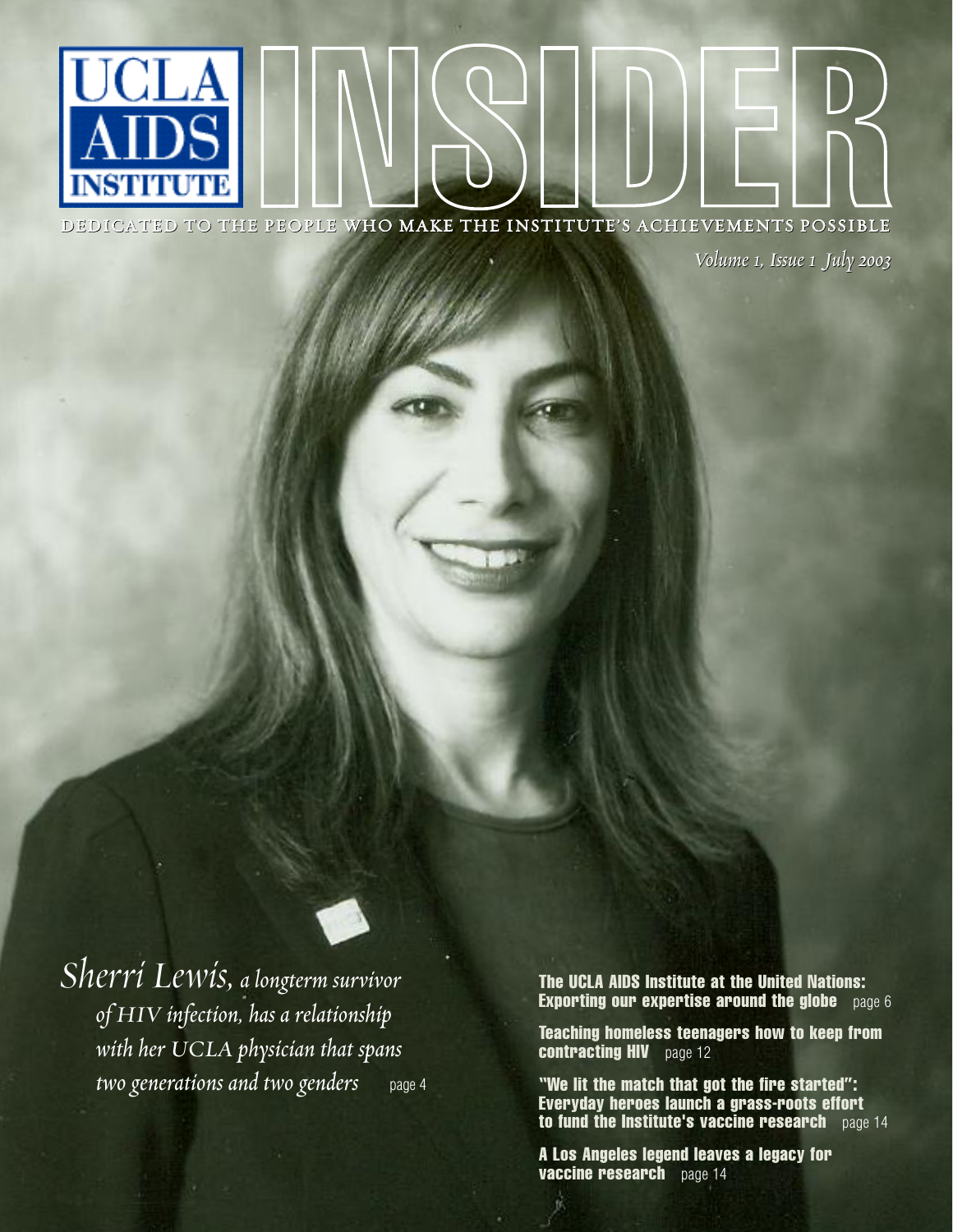# **A Message from the Director**

# Introducing *Insider*

*A new publication from the UCLA AIDS Institute—dedicated to the people who make our achievements possible*

our achievements possible<br>ast year the UCLA AIDS Institute competed—<br>successfully, I am happy to report—for renewal<br>of the multi-year, multi-million-dollar federal successfully, I am happy to report — for renewal of the multi-year, multi-million-dollar federal grant that supports much of the long-range work being done by the hundreds of researchers affiliated with our Institute. These projects range from programs to develop promising HIV vaccines to programs that recruit HIV-negative wet-nurses to breast-feed babies born to HIV-positive mothers, so that those babies do not contract the virus before they can be weaned.

The renewal application that the AIDS Institute submitted to the National Institutes of Health provided an abbreviated description of every project being undertaken by our researchers. This included a description of the therapeutic vaccine that Dr. Judith Currier and Dr. Kathie Ferbas are developing — in the hope that we can reconstitute the ravaged immune systems of individuals with advanced HIV infection. (See page 7 for more about that project.) It included a description of the online HIV education programs that Dr. Marguerita Lightfoot is using to prevent runaway teenagers from seroconverting. (See pages 12–13 for more about that project.) It included brief descriptions of hundreds of other projects, being conducted in scores of labs, in Greater Los Angeles, and in locales as remote as rural China and as removed from Westwood as the favelas of Brazil.

And for all of its emphasis on brevity, this document ran to 437 pages.

ran to 437 pages.<br>
If the multiplicity of projects being undertaken by<br>
members of the UCLA AIDS Institute can barely<br>
be covered in 437 pages, there is no chance that we members of the UCLA AIDS Institute can barely can provide you with anything but the most cursory overview in a publication of only 18 pages. So we won't try. Instead, we will highlight a few the contributors who make the UCLA AIDS Institute the unique place that it is. Some of those contributions are made by physicians who do clinical research — like Dr. Currier. Some are made by social scientists who conduct studies of human behavior, to develop the most effective prevention messages — like Dr. Lightfoot. But others are made by people who have no formal affiliation with  $UCLA$  people like Lyle and Diana Smith, whose grass-roots fund-raising efforts have to date netted \$10,000 for the AIDS Institute—and the Smiths hope ultimately to raise



**"In the beginning, when an idea is little more than a gleam in a researcher's eye, private donors play a crucial role by providing the seed money we need to convert a gleam in someone's eye into a pilot study in someone's lab. You would be surprised at how little money it takes to test very big ideas."**

at least \$100,000 to support our HIV vaccine research. (See page 14 for the Smiths' inspiring story.)

The all-important work we do at the UCLA AIDS Institute depends on people like the Smiths — because it is unrestricted gifts from private donors and foundations that fund inspired investigators during the first stages of their research. Later, when inspiration has produced measurable results, the N.I.H. will provide the kind of funding that enables us to translate promising ideas into tangible gains in our campaign to contain, and ultimately conquer, HIV infection. But in the beginning, when that idea is little more than a gleam in a researcher's eye, private donors play a crucial role — by providing the seed money we need to convert a gleam in someone's eye into a pilot study in someone's lab.

We all know how much it costs to conduct cuttingedge research, but you would be surprised at how little money it takes to test very big ideas.

> **Irvin S.Y. Chen, Ph.D.** Director, UCLA AIDS Institute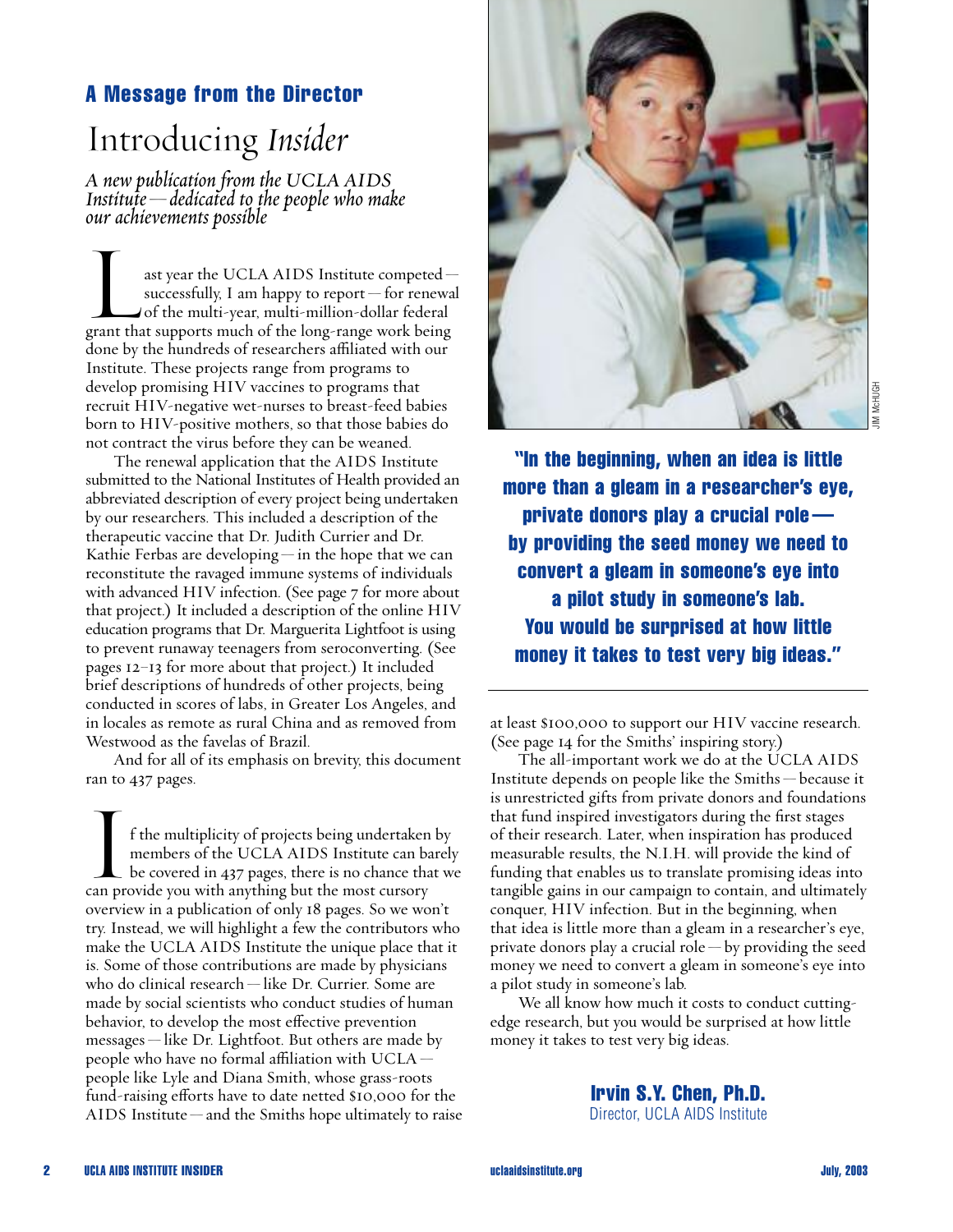# **INSIDER**

VOLUME 1, NUMBER 1

A PUBLICATION OF UCLA AIDS INSTITUTE

**STAFF** 

Edwin Bayrd *Executive Director*

Kenneth Hurd *Development Director*

Jenny Davidson *Assistant Development Director*

> Michael Logan *Art Director*

© 2003 Regents of the University of California

*Inside back cover fold-out: The UCLA AIDS Institute Donor Honor Roll July 2002–June 2003*

# *Contents*

#### **A Message from the Director**

Introducing *Insider A new publication from the UCLA AIDS Institute dedicated to the people who make our achievements possible*

## **Cover Story**

 $\Box$ 

4

**h** 

|<br>|<br>|

11

11

12

14

"This Great Adventure" *Two women—one a long-term survivor of HIV infection, the other a UCLA physician who specializes in the treatment of HIV— joined by a unique bond*

### **The UCLA AIDS Institute in the World**

Exporting Our Expertise Around the Globe *UCLA at the United Nations*

## **The UCLA AIDS Institute in Los Angeles**

Frigate Birds, Flying Fish… and Fund-raising *A member of the CARE Center staff parlays an ocean adventure into a benefit for our HIV clinic*

The UCLA AIDS Institute's New Executive Director *Editor and publisher joins Institute staff*

Upcoming Events

# **Faculty Profile**

The Changing Role of the Perinatologist *Helping HIV-positive women have healthy babies*

# **Spotlight On...**

Medical Student's Personal Experience Inspires Him to Pursue an AIDS Care Fellowship *His interest is the patients, and the people who support them*

# **Innovative Ideas in Action**

Ground-breaking Youth Psychologist Chosen for Competitive Research Award *Teaching homeless teenagers how to keep from contracting HIV—as part of a community-based research study at the UCLA AIDS Institute*

# **The UCLA AIDS Institute and You**

A Los Angeles legend leaves a legacy for HIV vaccine research *James B. Pendleton Charitable Trust underwrites institute investigators*

"We lit the match and got the fire started" *Everyday heroes Lyle and Diana Smith launch a grass-roots effort to support UCLA's HIV vaccine programs*

Design Your Own Vaccine Fundraiser!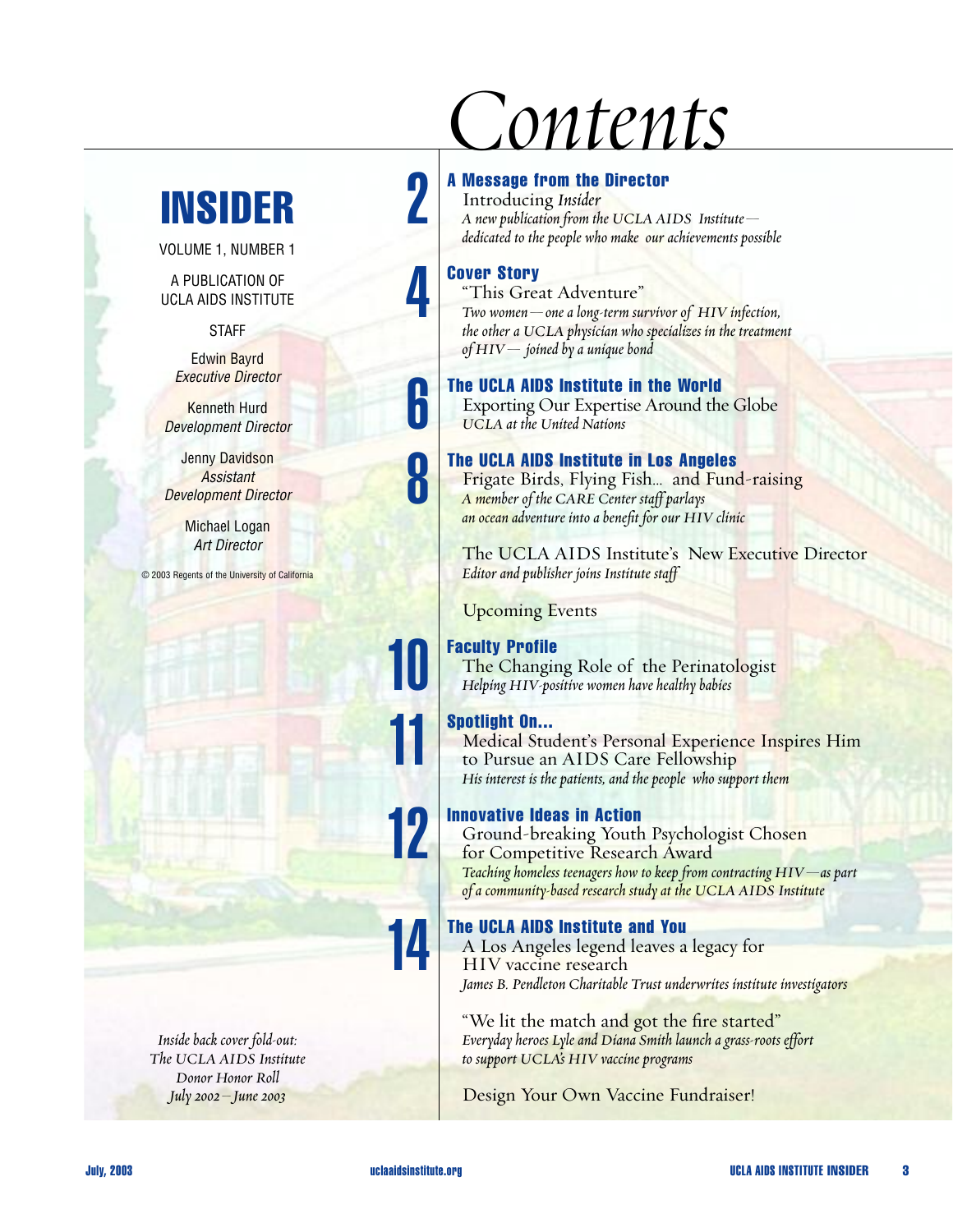# **Cover Story**

# "This Great Adventure"

*Two women—one a long-term survivor of HIV infection, the other a UCLA physician who specializes in the treatment of HIV joined by a unique bond*

very physician-patient relationship is unique and at our HIV clinic, formally known as the UCLA Center for Clinical AIDS Research and Education, some of these relationships are nearly as old as the HIV epidemic itself. Dr. Ronald Mitsuyasu, one of the two co-directors of the CARE Center, still sees a number of patients who first came to him in 1981, the year that a team of UCLA researchers published the first description in the medical literature of the disease we now know as AIDS. These are relationships that have lasted longer than many marriages, and it is small wonder that Dr. Mitsuyasu says that seeing one of these patients "makes my day."

Each of the physician-patient relationships that have developed at UCLA over the past 22 years is unique, but none is quite as remarkable as the special relationship that Sherri Lewis (right) has with the other co-director of the CARE Center, Dr. Judith Currier (far right). As Sherri says, that relationship spans two generations and two genders.

Although Sherri has been Dr. Currier's patient only since 1999, the roots of their relationship go back more than a decade—to their fathers. When Sherri's father was diagnosed, in 1991, with a rare blood-chemistry disorder known as myelofibrosis, his doctors in New York City told him that the world's expert on this disease was a hematologist at the Mayo Clinic by the name of Murray Silverstein. It was Sherri who arranged for her father to be seen at Mayo, and she accompanied her father to Rochester, Minnesota—which she remembers for two reasons: the intense cold of Minnesota winter, and the intense warmth of Dr. Silverstein.

At some point during the intake interview, Sherri's father introduced her to Dr. Silverstein. "She's HIVpositive," he said, "and look at her. Doesn't she look great?" Dr. Silverstein concurred, and mentioned that his daughter, then finishing her residency in Boston, was planning to specialize in the treatment of HIV infection.

That might well be the end of the story, except that Sherri Lewis moved from Boston to Los Angeles in 1999. "The scariest part of that move was leaving my doctor, not Boston itself," Sherri says. After 14 years of living with HIV, she knew that a solid partnership with a primary care-provider was essential to her continued well-being.

Sherri was one of the first women to be tested for  $HIV$ —two years after the earliest commercial  $HIV$ antigen test became available, at a time when AIDS was regarded as a disease exclusive to gay men. Sherri had just gotten engaged, and Massachusetts required a premarital syphilis test — an archaic law that, in a roundabout way, may have saved Sherri's life. She had been living life in the fast lane—no, in the express lane—and because she and her fiancé were planning to start a family soon after they married, she asked her gynecologist to test her for HIV as well as the more common sexually-transmitted diseases.

He didn't see the need: "We don't have that disease here



in Boston," he told her. To which Sherri replied: "But I used to live in New York… " (She left out the heroin use, the homelessness, the bi-sexual boyfriend. She also left out the long struggle to get clean and sober, and the transformation of her life that a 12-step program had made possible.) In the end, she got her HIV test—and she got the devastating news.

As Sherri remembers it, the news also undid her gynecologist. "I was the very first person he'd ever had to tell they were HIV-positive. He had no information for me, none. In fact, he had nothing to say—period. We just sat there, both of us pale and speechless. He was plainly as shaken up by my test results as I was, poor guy."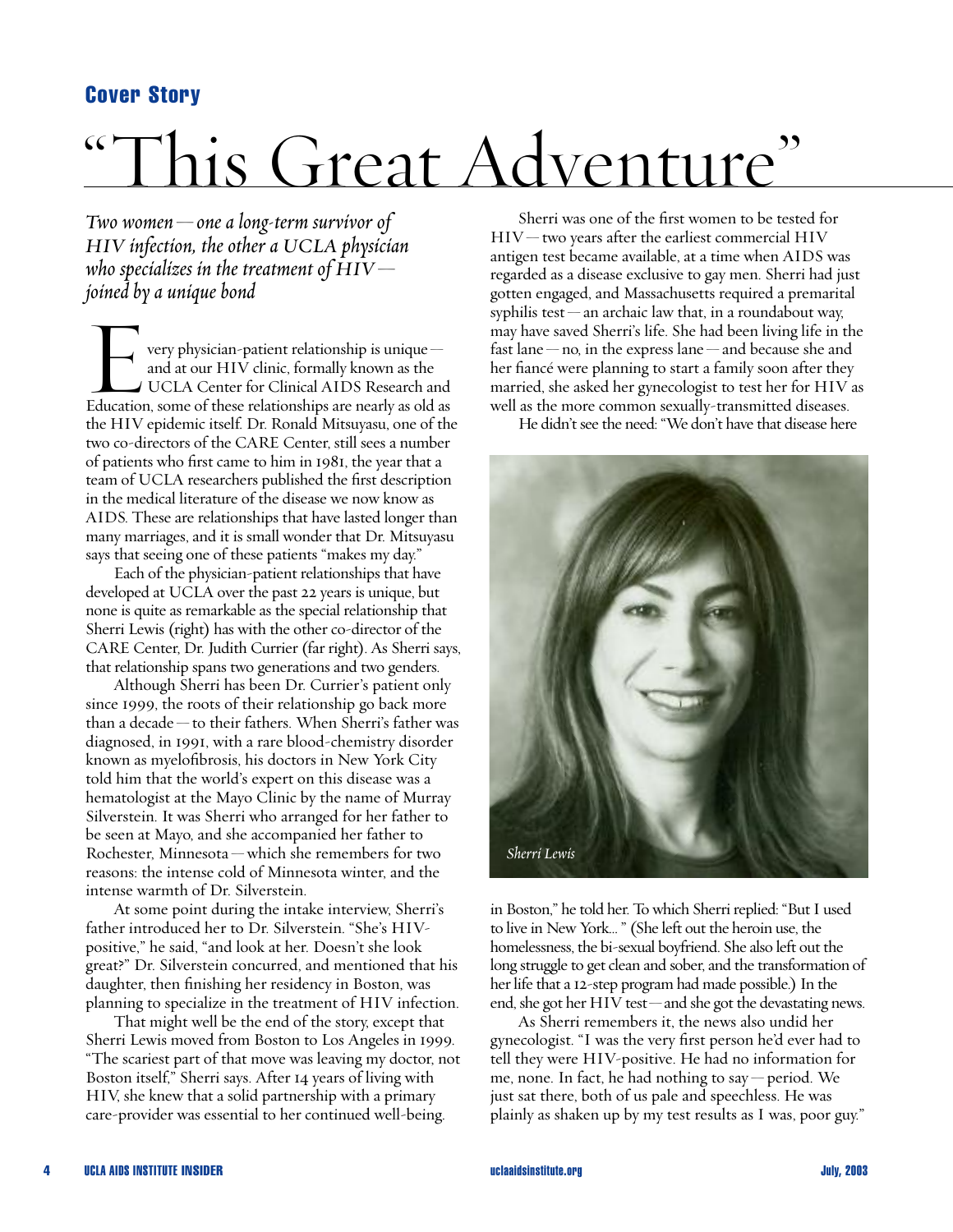When Sherri learned that she had tested<br>positive for HIV, she didn't think: "I'll<br>dead in two years." She thought what : positive for HIV, she didn't think: "I'll be dead in two years." She thought what so many women think when they get the same terrible diagnosis: "No marriage, no sex, no baby." She also thought "no career"—one more loss among so many, at a time when her pop music career was just beginning to take off. After years of hardscrabble struggle, she'd signed a recording contract, made a debut album, appeared on American Bandstand. Now all that was over… and the hardscrabble struggle to survive was beginning.



Having promised herself that she wouldn't start drinking or do drugs again if she tested positive, Sherri did the logical thing when she got her test results: she went from her doctor's office to her regular AA meeting, and she told its participants that she had just found out she had HIV. The first piece of good fortune, in the midst of all this misfortune, was that those recovering addicts encircled her, embraced her—quite literally—and helped her begin the process of accommodating herself to living with HIV.

The second piece of good fortune was that Sherri found a wonderful doctor, Michael Barry, an internist at Massachusetts General Hospital. For the next decade

Dr. Barry supported her determination to hold off on antiretroviral therapy as long as her health remained fairly stable — even when AZT and the other firstgeneration antiretroviral agents became available. A famous HIV specialist in Boston tried to persuade Sherri to enter one of his drug trials  $-$  by telling her that her apparent good health was "just an illusion." To which the feisty Ms. Lewis replied: "Doctor, I jogged five miles today. My good health is no illusion; it's a reality."

today. My good health is no illusion; it's a reality."<br>
y the time Sherri moved to Los Angeles in<br>
1999, she had been on multidrug therapy for<br>
two years, and she needed a local HIV expert 1999, she had been on multidrug therapy for to monitor her health and the effectiveness of her drug regimen. Her doctor at Mass General recommended Dr. Currier.

During Sherri's intake interview, Dr. Currier asked the standard questions about the health of Sherri's parents,

**When Sherri learned that she had tested positive for HIV, she didn't think: "I'll be dead in two years." She thought what so many women think when they get the same terrible diagnosis: "No marriage, no sex, no baby." She also thought "No career."**

beginning with her father—and got anything but the standard answer. When Sherri said that her father had died of myelofibrosis—and had been seen at the Mayo Clinic—Dr. Currier stopped taking notes. "If he was seen at Mayo," she said, "then he must have been my father's patient." And she told Sherri her maiden name: Silverstein.

This striking coincidence, this intersection of two generations, two genders, and two physician-patient relationships, led Sherri, not illogically, to ask after Dr. Currier's father… and she learned that he had died less than a month before, of a massive coronary. Tears welled in Dr. Currier's eyes — and then in Sherri Lewis's eyes, and for a long minute these two women simply held hands and mourned the loss of their fathers.

In that moment, Sherri says, there were two women *and* two men in the room. Two fathers, fondly remembered. And two women, one a longtime survivor of HIV infection, one a specialist in the treatment of HIV, about to begin what Sherri calls "this great adventure." **Aibs**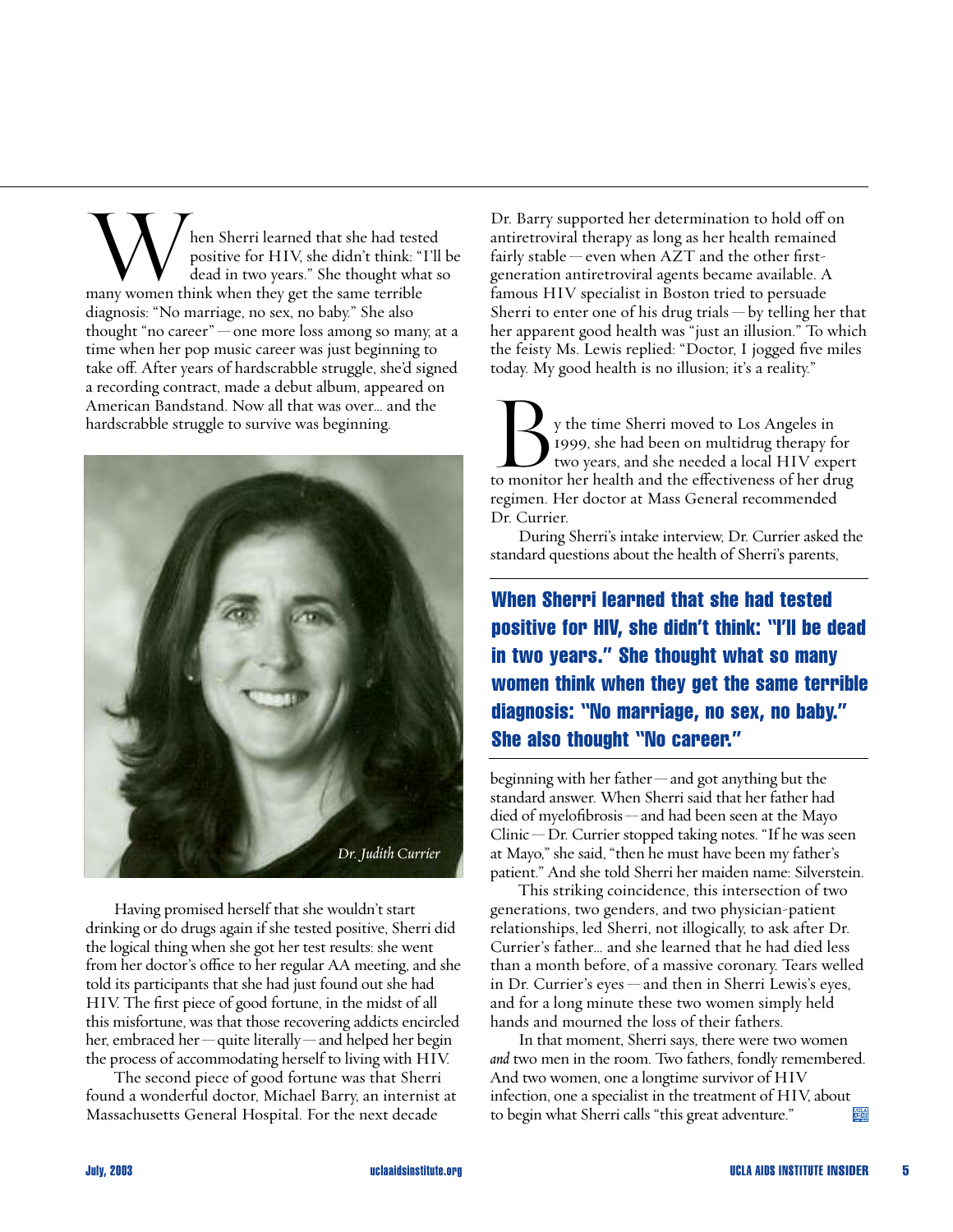## **The UCLA AIDS Institute in the World**

# Exporting Our Expertise Around the Globe

# *UCLA at the United Nations*

UCLA at the United Nations<br>
r. Judith S. Currier wears so many hats at<br>
UCLA that it is tempting to describe her<br>
the Bartholomew Cubbins of the AIDS UCLA that it is tempting to describe her as the Bartholomew Cubbins of the AIDS Institute. The hat she wears in our cover story is that of Compassionate Clinician — and in that role she oversees the longterm care of patients like Sherri Lewis (see pages 4–5). But from time to time Dr. Currier wears a very different hat, that of Ambassador at Large to a world that is dismayingly short on solid, reliable information about HIV prevention and treatment.

She was wearing the latter hat last March, when she addressed a symposium at the United Nations entitled "Best Practices for Treating Women with HIV/AIDS: Research, Management and Human Rights." Held in connection with the 47th Session of the United Nations Commission on the Status of Women, the program was organized by the Global Alliance for Women's Health, co-sponsored by the Permanent Mission of Denmark to the United Nations, and funded in part by an educational grant from Boehringer Ingelheim Pharmaceuticals, Inc.

Dr. Elaine Wolfson, president of the Global Alliance for Women's Health, moderated the panel discussion. She set the tone for all of the presentations in her opening remarks, which provided these chilling statistics: 20 million women worldwide are living with HIV, and more than 2 million of them die of AIDS every year. In sub-Saharan Africa, almost 60% of the people who are infected with HIV are women, and that number is rising steadily. These sobering numbers led Dr. Currier to proclaim HIV infection in females a women's health emergency. "We know that multidrug antiretroviral therapy is effective in treating women and preventing transmission of the virus to newborns — and we need to export that thinking around the world."

Although Currier's compelling presentation focused on treatment issues, she also touched upon the distinct cultural issues that allow HIV to flourish among women, issues such as domestic violence, limited access to health care, and women's powerlessness to negotiate when and how they have  $sex$  — which renders them powerless to protect themselves from HIV infection.

In developing countries, Currier noted, treating pregnant, HIV-positive women can be a double-edged sword. "On the rare occasions when HIV-infected

women are able to obtain access to antiretroviral drugs, it is primarily to prevent transmission of the disease to their babies—not to treat the women themselves," she explained. "An unintended consequence of exposing women to these medications is that the women may develop resistance to them—which could make the drugs less effective in treating these women in the future."

less effective in treating these women in the future.<br>
urrier was joined at the podium by other<br>
distinguished colleagues in the fight against<br>AIDS. Ellen Margrethe Loj, ambassador and distinguished colleagues in the fight against representative of the Permanent Mission of Denmark to the United Nations, provided the keynote address — in which she proudly noted that her nation leads the world in terms of the percentage of its national budget that is allocated for foreign aid programs designed to prevent and treat HIV infection. "In my view, it would be very wrong to treat AIDS as only a health problem," Loj declared. "Women, especially those in developing countries, are more at risk for HIV than men because they do not have access to fundamental social and economic rights." She noted that Denmark's experience in working with developing countries demonstrates that national governments must recognize the seriousness of the AIDS pandemic. "Unless governments talk openly about the epidemic—including how women are being violated—the epidemic will only worsen."

Dr. Kathleen Squires, associate professor of medicine at the USC Keck School of Medicine and medical director of the Rand-Schrader Clinic at Los Angeles County/USC Medical Center, explored biological differences that may explain how HIV progresses in men and women. She also discussed how young women's sexual physiology amplifies their risk of contracting HIV infection. "Women have lower viral loads than men at similar stages of HIV infection," she observed. "We don't know whether the prognostic value of viral loads is the same in women as it is in men. There are also gender differences that have an impact on how men and women metabolize drugs, both in terms of efficacy and side effects."

At the conclusion of the program, AIDS treatment advocate Dawn Averitt described how one can serve as an advocate for HIV-positive women's health in one's own community. "How do we make HIV a frontline issue?" she asked. "I think we begin by providing education, clean water, and access to basic services, so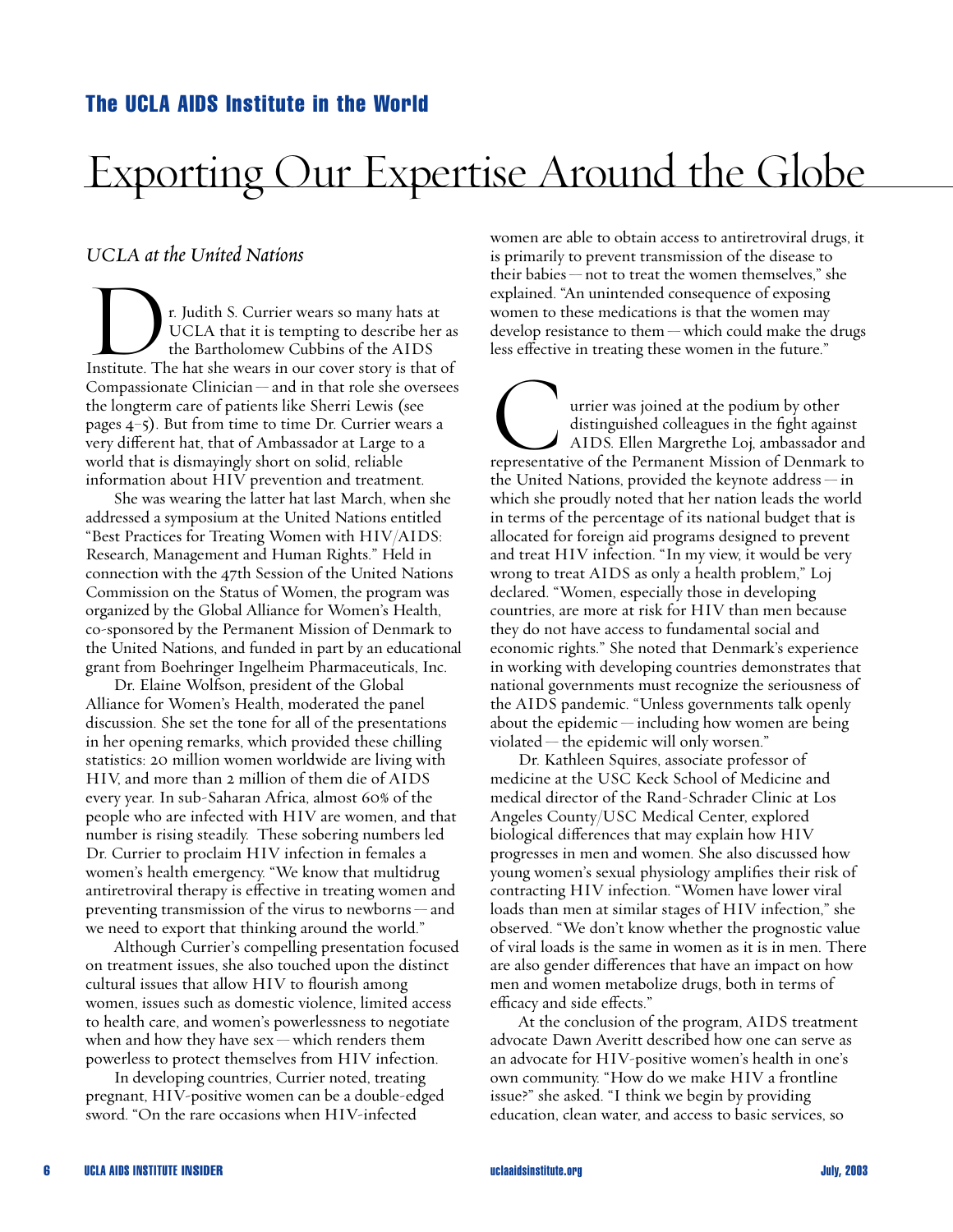

that women are empowered to take care of themselves, their families, and their community. We must care for the woman  $-$  so that she is able to care for her family and the things that are important to her in her life." Currier and Squires serve on the advisory board for The Well Project, a new online program that Averitt has developed to provide treatment information resources, organizational tools, and other support services for women worldwide. The Web address of the site, which launches on August 1, 2003, is www.thewellproject.com.

launches on August I, 2003, is www.thewellproject.com.<br>
Ithough the United Nations symposium was<br>
a one-time event, participating in such<br>
public forums is routine for Dr. Currier, who a one-time event, participating in such is particularly committed to sharing her expertise on HIV in females with the people to whom it matters most — women who are living with the disease. In the past few years, she has lectured to community groups of HIV-positive women and their families, often partnering with agencies such as Women Alive or the Los Angeles Family AIDS Network to provide updates on HIV treatment. Currier also works with the UCLA CARE Center's community advisory board to organize monthly treatment updates for patients and community members. Recently, she collaborated with the group Women at Risk to produce a special public-service announcement for community-access television. "Creating a partnership between a woman and her

**Dr. Currier is involved in one of the UCLA AIDS Institute's most promising HIV vaccine research projects: a therapeutic vaccine derived from a genetically modified, heat-treated — and therefore harmless — version of HIV. Institute researchers hope that their vaccine will stimulate an immune response in HIVpositive patients, a response will help those patients fight off the effects of the virus.**

medical provider is a critical step in engaging these women in their own care," observes Currier. "Physicians must empower their patients to oversee what can be a very long and complicated process."

Dr. Currier's dedication to her work has been recognized in many ways. She received the 2002 Constance B. Wofsy Women's Health Investigator Award from the AIDS Clinical Trials Group, and she was named 1997 Woman of the Year in Medicine by CARES, a volunteer organization at the Los Angeles County/USC Medical Center.

So, a hat for Advocacy. And a hat for Community Outreach. And, last but not least, a hat for HIV Research — because in addition to everything else she does, Dr. Currier is actively involved in a range of clinical research projects, including one of the UCLA AIDS Institute's most promising HIV vaccine research initiatives. In collaboration with her colleagues Dr. Irvin Chen and Dr. Kathie Ferbas, she is developing a therapeutic vaccine derived from a genetically modified, heat-treated — and therefore harmless — version of HIV. This team of AIDS Institute researchers hopes that their vaccine will stimulate an immune response in HIV-positive patients, and that this response will help those patients fight off the effects of the virus. "I think that AIDS treatment and prevention go together," Currier says. "If you offer treatment, you can offer hope. You can encourage people to get tested, and then treat their infection to prevent further transmission." AIDS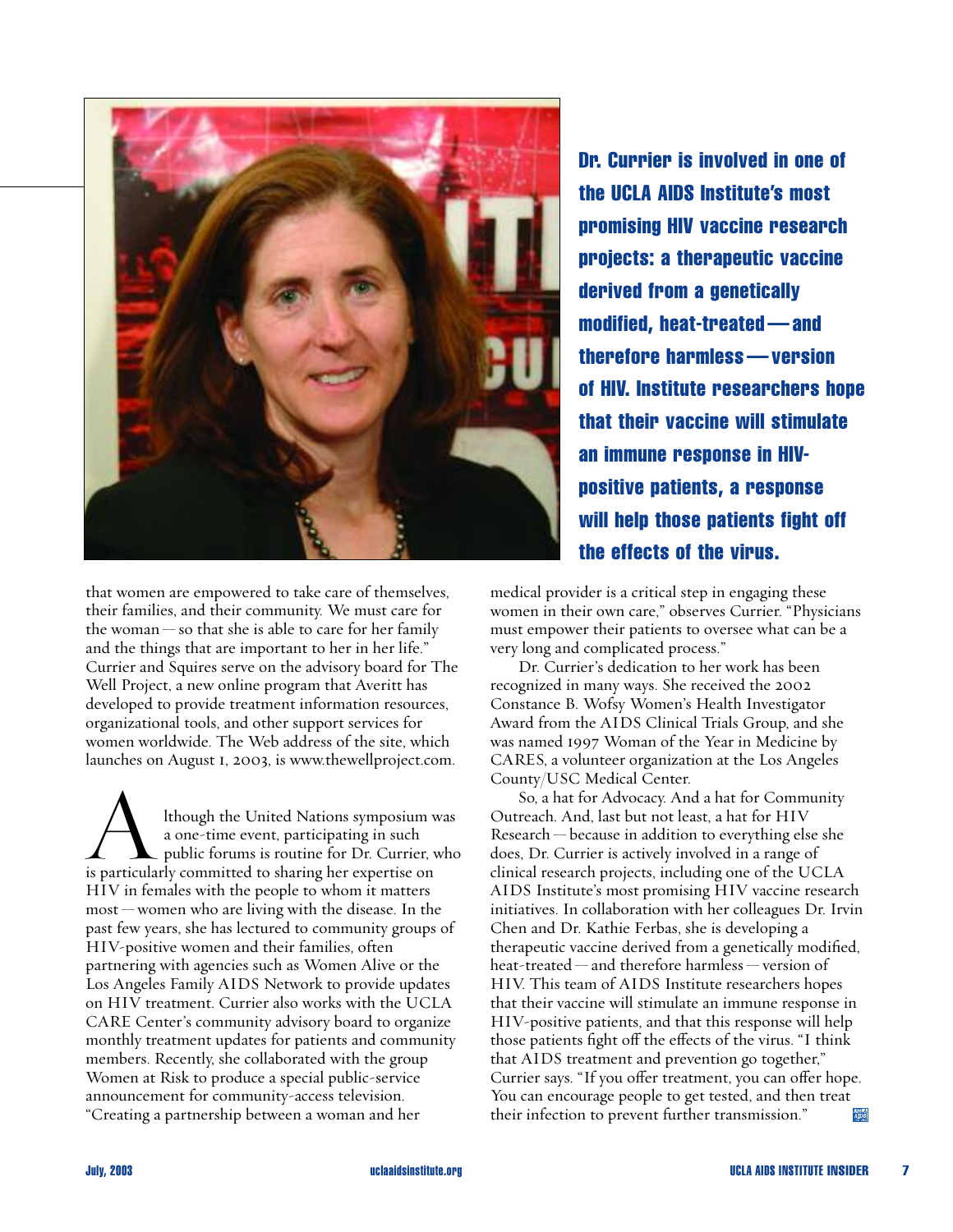# **The UCLA AIDS Institute in Los Angeles**

Frigate Birds, Flying Fish… and Fund-raising

*A member of the CARE Center staff parlays an ocean adventure into a benefit for our HIV clinic*

nto a benefit for our HIV cu n February 7, 2003,<br>Deon Claiborne, the Outreach Coordinator for the UCLA Center for Clinical AIDS Research and Education,

seized the opportunity to bring together two of her greatest passions in life: helping prevent the spread of HIV… and sailboat racing.

Deon recently participated in the longest race in her sailing career: the 17th Biennial Marina Del Rey-to-Puerto Vallarta International Yacht Race, a two-week sail that covered more than 1,300 miles of coastal waters. Never one to shy from a challenge, Deon decided to make the yacht race a personal fund-raiser as well, by asking her friends for their support. Through their generosity she raised nearly \$1,500 for the UCLA CARE Center, which has provided state-of-the-art treatment to HIV-infected adults and children since 1983.

"The thing I like the best about sailing is that it challenges me in every way: it tests my intellect, my physical strength, and my courage. The parallel between sailing and working in the HIV community is that the same challenges to my character exist in both realms. I've been working to prevent new HIV infections for 15 years now, and I've lost track of the number of times I've had to marshal my strength to continue. There have been times that have been mentally challenging, emotionally challenging, spiritually and even physically challenging."

In many ways this sailing trek was by far the most daunting sailing that Deon had ever done: the most wind and waves she had ever experienced, and she was further offshore than she has ever been. It also included the most marine life she had ever seen, including three species of dolphins, gray whales, flying fish, sea turtles, and a frigate bird with a 90-inch wingspan that settled on the ship's mast one evening.

"It is important for people to challenge themselves in ways that may not be comfortable," Deon believes. "After all," she observes, "there are aspects of HIV infection that make people uncomfortable — and it is important to challenge ourselves there too." Deon plans to participate in more long-distance sailing races — and she hopes to continue raising much-needed funds for the UCLA CARE Center along the way.



# The UCLA AIDS Institute's New Executive Director



## *Editor and publisher joins Institute staff*

In November of 2002 Edwin Bayrd accepted the newly-created position of Executive Director of the UCLA AIDS Institute. For the previous

nine years, Mr. Bayrd edited and published *HIV Newsline*, a treatment-update journal that was distributed, at no cost, to virtually every healthcare provider in the United States who treats HIV-infected individuals—to provide those physicians with readable, reliable, relevant information on the latest advances in the diagnosis and treatment of HIV-positive patients. Prior to founding *HIV Newsline*, Mr. Bayrd edited a number of medical journals, among them *Cardiovascular Medicine*. He received a Jesse H. Neale Award for the new departments and features that he developed as part of a cover-to-cover redesign of that magazine.

In a varied career that includes a long stint as the managing editor of Newsweek's book division, Mr. Bayrd has written books on topics as varied as world mythology and ancient Japan, but he is especially proud of the articles, editorials, news items, and commentaries that he has contributed to the literature about HIV—its causes, its prevention, its treatment, and its eventual eradication.

Since he joined the UCLA AIDS Institute Mr. Bayrd has overseen the production of a short video that provides an overview of the Institute's multifaceted, multidisciplinary approach to containing the HIV pandemic—through laboratory research and behavioral science, community outreach programs and coordinated patient care. For additional information about this video, contact Kenneth Hurd, Development Director, at (310) 794-4746 .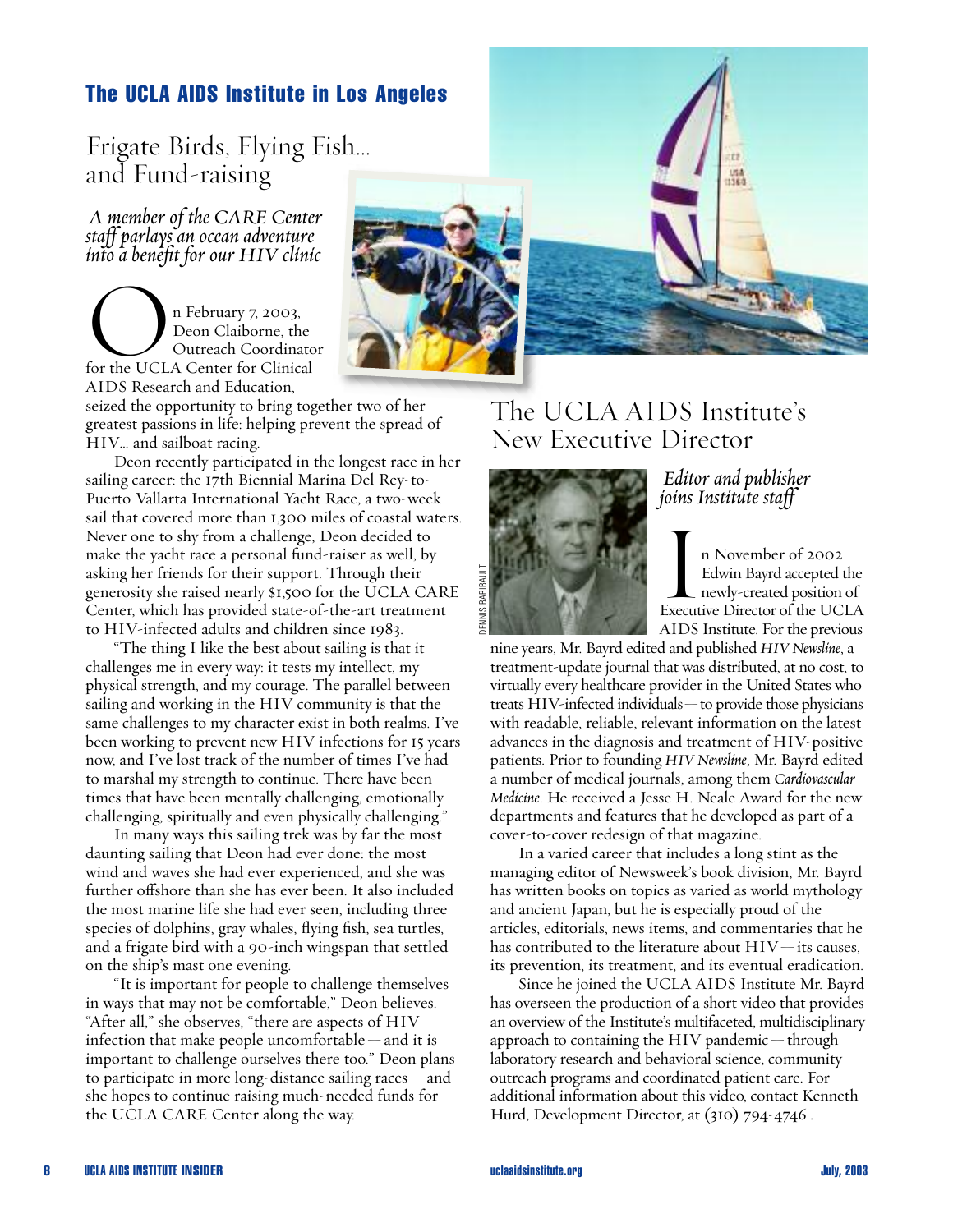

*Members of the staff of the UCLA AIDS Institute and their supporters turned out in force on April 26th, to participate in a 5-kilometer walk organized by the League of African-American Women to raise money for AIDS education and prevention programs.*

# Upcoming Events

#### Tuesday, July 29, 2003, 11:30 AM – 1:30 PM **UCLA AIDS Institute Luncheon, UCLA Faculty Center**

First of a luncheon series focusing on recent advances in laboratory research and patient care. Featured speakers: Dr. Jerome A. Zack, "Closing in on Eradication: Will It Be Possible to Stop Drug Therapy?" and Dr. Judith S. Currier, "Highlights from the International AIDS Society Conference on HIV Pathogenesis and Treatment," held in Paris, France, July 13-17. Call Jenny Davidson at (310) 267-1855 for more information.

#### Thursday, August 14, 2003, 6:30-9:00 PM **Video Industry AIDS Action Committee (VIAAC) Donor Appreciation Event**

VIAAC hosts "an evening of wine and wisdom" featuring Columbia Crest Wines and a screening of the new UCLA AIDS Institute video. This event will be held at the UCLA Hammer Museum. Please call (213) 833-6694 for more information.

#### Sunday, September 14, 2003

#### **"For Global Progress" Reception, Chicago, Illinois**

Second annual cocktail reception, hosted by Terri Weinstein and Janet McCann, to benefit UCLA's HIV vaccine programs. Featured speaker: Edwin Bayrd, Executive Director of the UCLA AIDS Institute. Please call (847) 681-9323 for more information.

# Wednesday, October 1, 2003

#### **Macy's Passport Teen Night**

For the third year in Los Angeles, Macy's West is producing a special preview evening of their Passport show (next listing). This evening, exclusively geared towards junior high and high school students, showcases the latest fashions but also emphasizes HIV/AIDS prevention and education.



#### *Macy's Passport*

*has raised nearly \$17 million over the last 21 years to support AIDS research, services, education, and prevention programs in California. (See Upcoming Events for further information.) Two of the Institute's HIV vaccine researchers, Dr. Kathie Ferbas and Dr. Peter Anton, flank Israeli hip-hop violinist Miri Ben-Ari at last year's benefit (above).*

#### Thursday, October 2, 2003 **Macy's Passport**

Macy's 21st Annual Event of Fashion/Theatre will highlight the best of fall fashions for men, women, and children. This year's featured collections include 2Xist and Roccawear, among others. Proceeds from Passport 2003 will fund Macy's \$1 million commitment to UCLA for the UCLA/UCSF Vaccine Collaboration, which is dedicated to accelerating development of HIV vaccines. For ticket information, please contact Blue Room Events at (310) 491-1401.

#### October 31, 2003

#### **CARE Center Symposium: "Tough Decisions Made Easier"**

A one-day clinical symposium on the optimal management of extensively pretreated patients with HIV infection. Co-chairs: Dr. Ronald A. Mitsuyasu and Dr. Judith S. Currier, the codirectors of the UCLA Center for Clinical AIDS Research and Education. Open to all interested physicians. For information or to enroll call (310) 206-6415.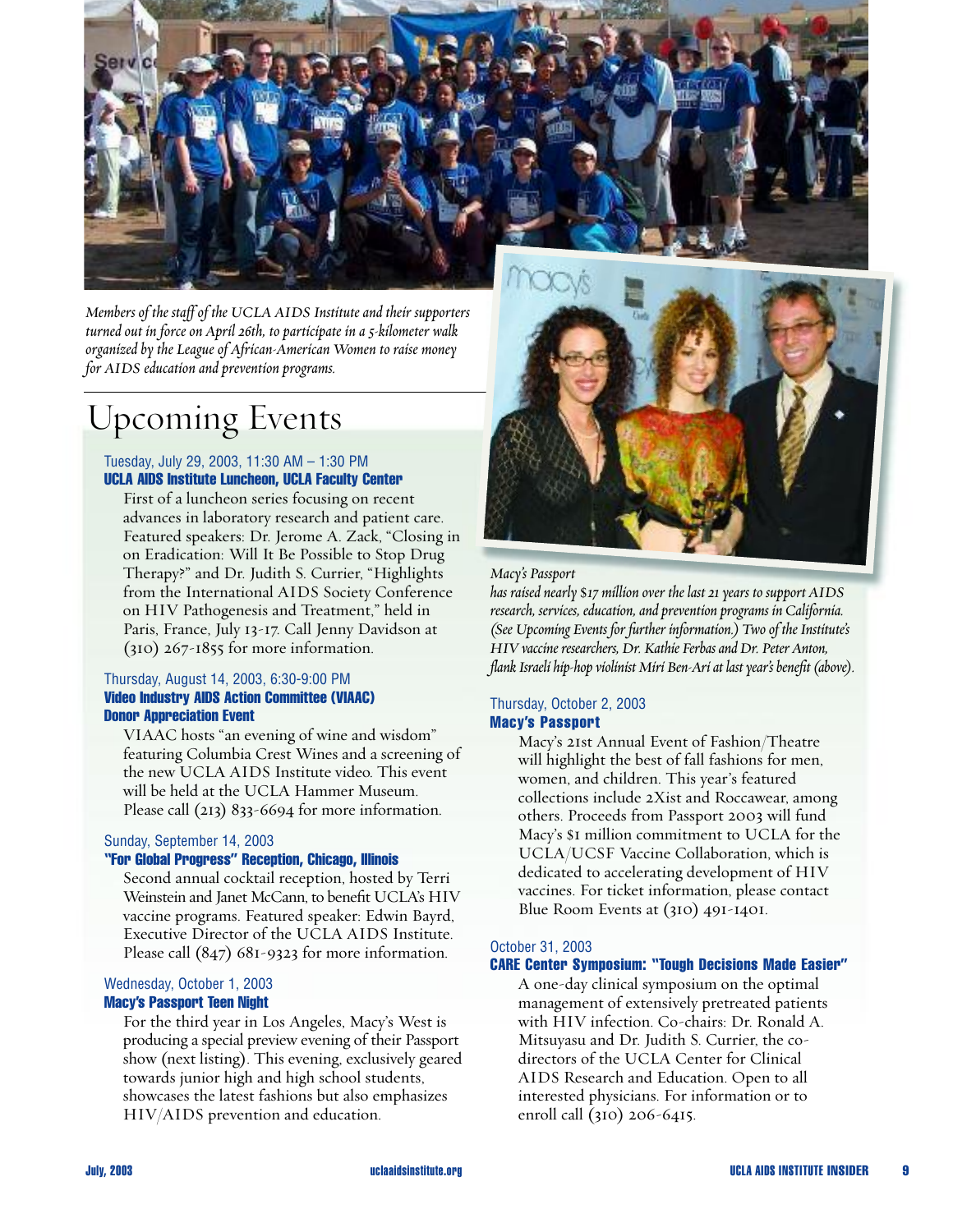# **Faculty Profile**

# The Changing Role of the Perinatologist

#### *Helping HIV-positive women have healthy babies*

t the UCLA Medical West clinic, where she treats low-income women with high-risk pregnancies, Dr. Helene Bernstein sees women with heart disease, diabetes, epilepsy… and HIV infection. Thanks to advances made in the last decade in treating HIV infection, Bernstein notes, HIV is less likely to have an impact on a pregnancy than these other medical conditions.

"Unless a woman has advanced HIV infection, her disease shouldn't pose a serious problem," Bernstein says. "With proper care, the risk that an HIV-positive woman will transmit HIV to her baby is less than 1%. This is much lower than the potential risks for infants of pregnant women dealing with other chronic diseases.

"We need to bear in mind that everyone is at risk for something," she observes. "People with HIV have a limited lifespan — but so do people with heart disease, diabetes, and high blood pressure. Our patients are grateful for the medical care and support that we can provide them, and since the advent, in the mid-1990s, of combination antiretroviral therapy — the so-called drug cocktail — we are in a position to take very good care of them indeed."



Bernstein, who recently joined the UCLA AIDS Institute as an assistant professor of obstetricsgynecology, notes that there has been a major change in the clinical management of pregnant, HIV-infected women in the last few years. "Because we now have the drugs to prevent virtually all maternal-to-infant transmission of HIV infection, our focus has shifted to providing optimal care to the mothers of those babies.

"HIV-positive women are now likely to live 20 to 30 years longer now that we can offer them these potent multidrug combinations," she explains. "These women are not all that much different from you or me, other than that they are taking multiple daily medications. They have healthy babies, receive support from their partners, have happy marriages, hold important jobs. In my opinion it is not the physician's role to judge whether HIV-infected women should or should not have children. As a perinatologist I offer all of my patients medical statistics and guidance about the pregnancy-associated risks of their chronic disease. It is then up to the patients to decide whether to accept the risks associated with child-bearing."

Bernstein brings an impressive background to the AIDS Institute. Before coming to UCLA she conducted HIV research at the National Institutes of Health with its internationally respected director, Dr. Anthony Fauci. She also completed a three-year maternal-fetal clinical fellowship at Johns Hopkins School of Medicine in Baltimore. She plans to continue her research at UCLA.

"UCLA is a great place to be, in intellectual terms," Bernstein enthuses. "I like the fact that there are a lot of dedicated scientists here, all studying different aspects of the immune response to HIV. There is huge potential for me to collaborate with them, from the perspective of immune function and obstetrics."

Bernstein's particular research interest is so-called natural killer, or NK, cells — which prevent HIV from spreading in the immune system. Previous research has shown that NK cells from adults kill HIV by producing chemokines — which bind to the surface of cells and prevent HIV from entering those cells and replicating in their nuclei.

Bernstein has found that NK cells from newborns produce as many chemokines as cells from adults – and, more importantly, those neonatal NK cells inhibit HIV replication even better than cells from adults. Her findings could play an important role in preventing mother-to-child HIV transmission.

At present Bernstein is examining whether HIV antibodies can augment the production of chemokines by neonatal NK cells — which could lead to clinical interventions to further reduce the risk that HIVpositive women will pass the virus to their babies. **LGLA**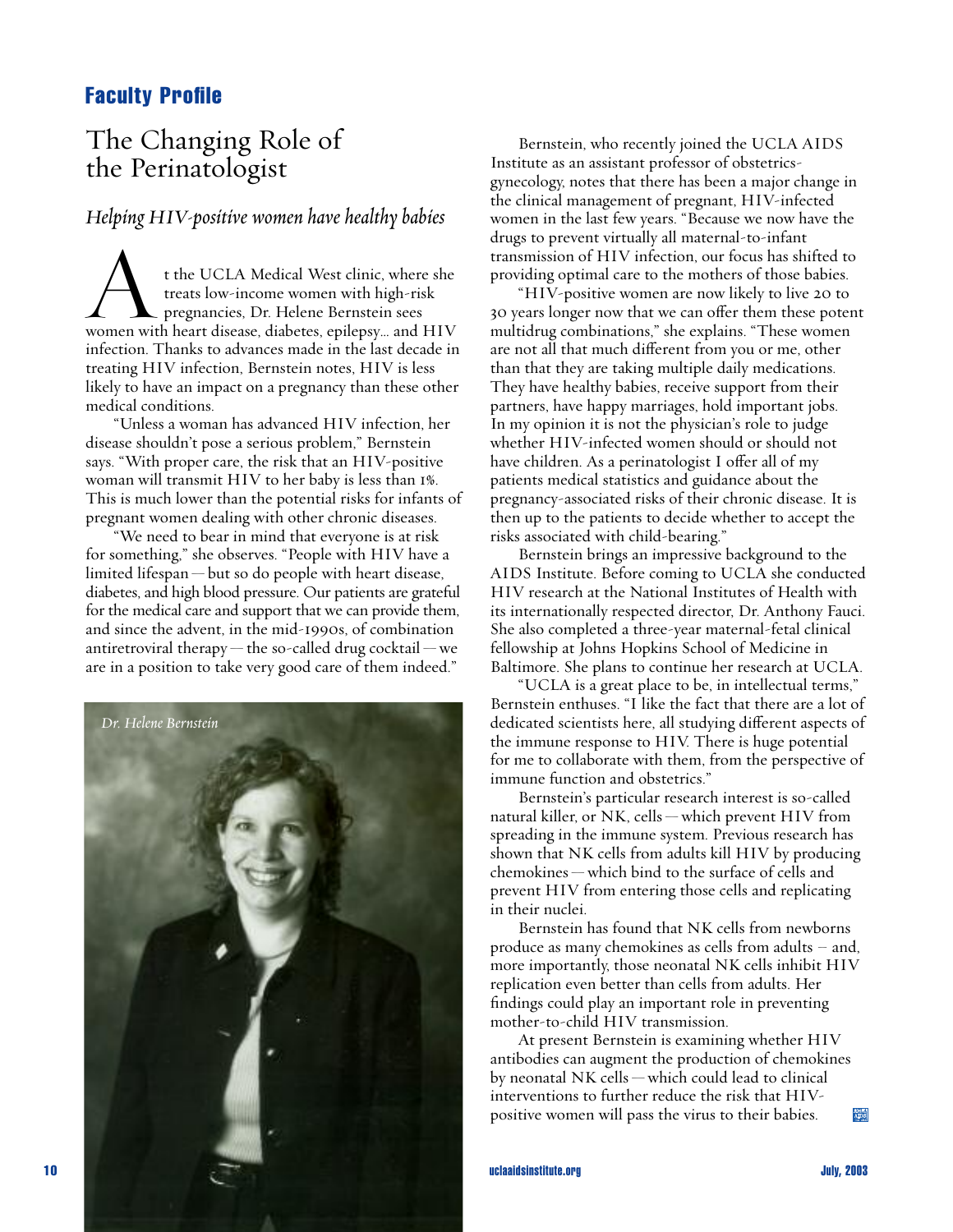# **Spotlight On...**

# Medical Student's Personal Experience Inspires Him to Pursue an AIDS Care Fellowship

### *His interest is the patients, and the people who support them*

Who support them<br>
dmondo Robinson, a recent graduate of the<br>
David Geffen School of Medicine at UCLA, was<br>
one of only eight students chosen from across the David Geffen School of Medicine at UCLA, was nation to participate in a prestigious AIDS Care Fellowship at the UCSF AIDS Institute. The four-week multidisciplinary program was sponsored by National Medical Fellowships, Inc., Kaiser Permanente, Aetna Foundation, Inc., and the California HealthCare Foundation.

According to Dr. Robinson, studying HIV is an extension of his initial interest in organisms that cause disease and the medications that doctors use to treat them. "When I started medical school in 1997,' he says, "I gravitated toward 'bugs and drugs' — courses about microbiology and pharmaceuticals. Right now, HIV is the ultimate bug, and studying it is a natural progression of that interest."

Robinson, 27, credits his attorney wife, Rashonda, with encouraging him to personalize his application for an AIDS Care Fellowship. "I had to write an essay to accompany my program application," he explains, "and my first draft was so impersonal that it was practically generic. I knew something was missing, but I didn't know what that was until my wife asked me what had inspired me to apply for the fellowship in the first place.

"I started thinking about my uncle, who died of AIDS during my second year of medical school. And as I did, I began to recall specific issues associated with my uncle's illness. He didn't take his medications regularly or stick to his assigned drug regimen, and he didn't protect himself in other ways," Robinson remembers. "His illness hit me on a very personal level. I wanted to pursue the AIDS Care Fellowship in order to explore the people behind the science of  $HIV$  — the patients, and the people who support them."

After his first three years of medical school, Robinson took two years off to earn a master's degree in business administration, with an emphasis in healthcare management. He graduated with honors from the Wharton School at the University of Pennsylvania in 2002, and his hope is to integrate his medical and business degrees, to develop ways of making healthcare available to the millions of Americans who cannot currently afford it.



"I envision myself working in an area where patients are medically underserved," he says. "I decided to get an MBA so that I could help identify the clinical and psychosocial constraints that prevent these patients from accessing care. I think I can blend my medical and business educations to address these factors in a productive way." Robinson's wife supports this admirable ambition wholeheartedly, although she does tease her new husband by intimating that he plans to take off for South Africa as soon as he finishes his training… and leave her behind.

Robinson is currently working as an internalmedicine resident at Harbor-UCLA Medical Center. After three years of residency, he plans to tackle a twoyear fellowship in infectious disease. "Many physicians who specialize in HIV don't possess an infectious disease background," he notes. " I think it would open up a few more opportunities, if for example I want to work internationally or at the Centers for Disease  $Control$ " — which is just the sort of remark that gives credence to Rashonda Robinson's apprehensions.

In the more distant future, Robinson sees himself as a physician specializing in clinical HIV research. "I just like talking to patients and coming to understand them," he says. "That's what really inspires me." AIDS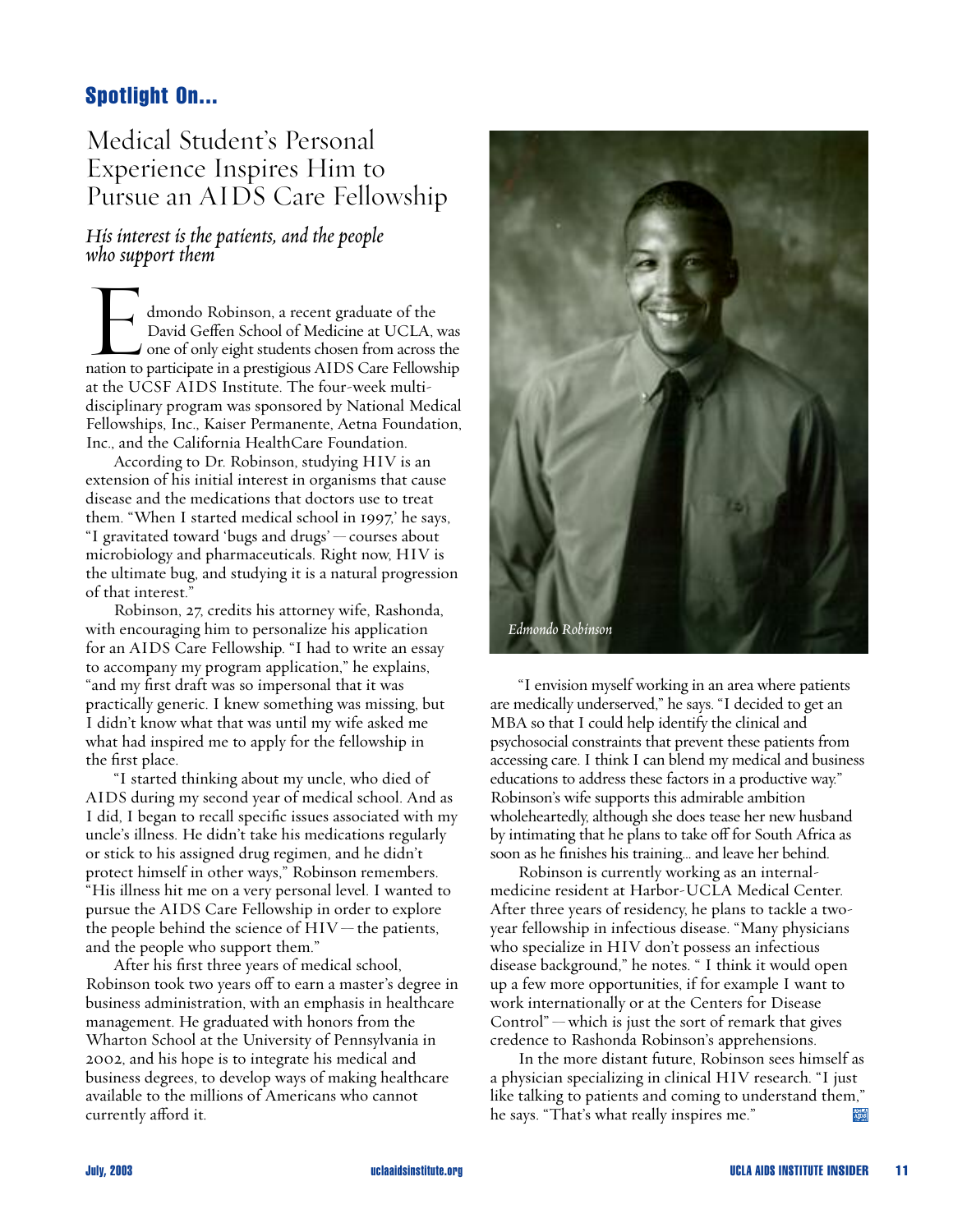# **Innovative Ideas in Action Innovative Ideas in Action**

# $\overline{G}$  11 1. Ground-breaking Youth Psychologist Chosen for Competitive Research Award

*Teaching homeless teenagers how to keep from contracting HIV—as part of a community-based research study at the UCLA AIDS Institute*

CLA AIDS Institute member Marguerita Lightfoot, Ph.D., was chosen by the William T. Grant Foundation as one of only four researchers in the nation to receive a prestigious award for youth-related research. She will receive \$300,000 over five years to support her pioneering research on new strategies to help homeless youth avoid infection with HIV. Dr. Lightfoot, an assistant research psychologist at the UCLA Neuropsychiatric Institute's Center for Community



Health, submitted a five-year research plan as part of her application — and the Grant Foundation cited her plan for its creativity and intellectual rigor.

"Dr. Lightfoot is an individual of exceptional skill and commitment, who has consistently been recognized for her promise as a researcher," said Dr. Mary Jane Rotheram-Borus, the UCLA AIDS Institute's associate director of public policy, who nominated Lightfoot for the scholarship. "I am confident that she will become an excellent independent investigator."

Lightfoot specializes in designing HIV prevention and intervention programs that are easily adapted to reallife situations, and she oversees the instruction that local counselors receive before they implement these programs among adolescents at high risk for contracting HIV.

"My team trains the people who actually deliver the program's messages in the field," she explains. "This makes our interventions more effective and long-lasting." Lightfoot and her team have trained health-providers from a wide range of organizations, among them the County of Los Angeles, AIDS Project Los Angeles, Kaiser Permanente, the Gay and Lesbian Center, M.D. for Life, and the Ventura County Department of Public Health.

Lightfoot recently helped facilitate a UCLA/County of Los Angeles symposium designed to help community providers develop strategies to address stigma, racism, and homophobia aimed at mixed-race male couples and to incorporate these techniques into existing HIV prevention programs. "Marguerita was very skilled at bringing people



together and helping them focus on a common problem, in order to develop strategies that effectively confront these social issues in HIV prevention," notes Ernesto Hinojos, director of education for the Los Angeles County Office of AIDS Programs and Policy.

Lightfoot is one of the first AIDS researchers to incorporate new technology into her HIV intervention programs for youth at alternative education schools. "We have created an innovative computer program to help kids develop decision-making skills about HIV-risk reduction — and then apply those skills in their lives," she says. The CD-based animated program features cartoon teenagers in risky sexual situations, situations that the program's users can influence by choosing different behavior options (see illustrations above).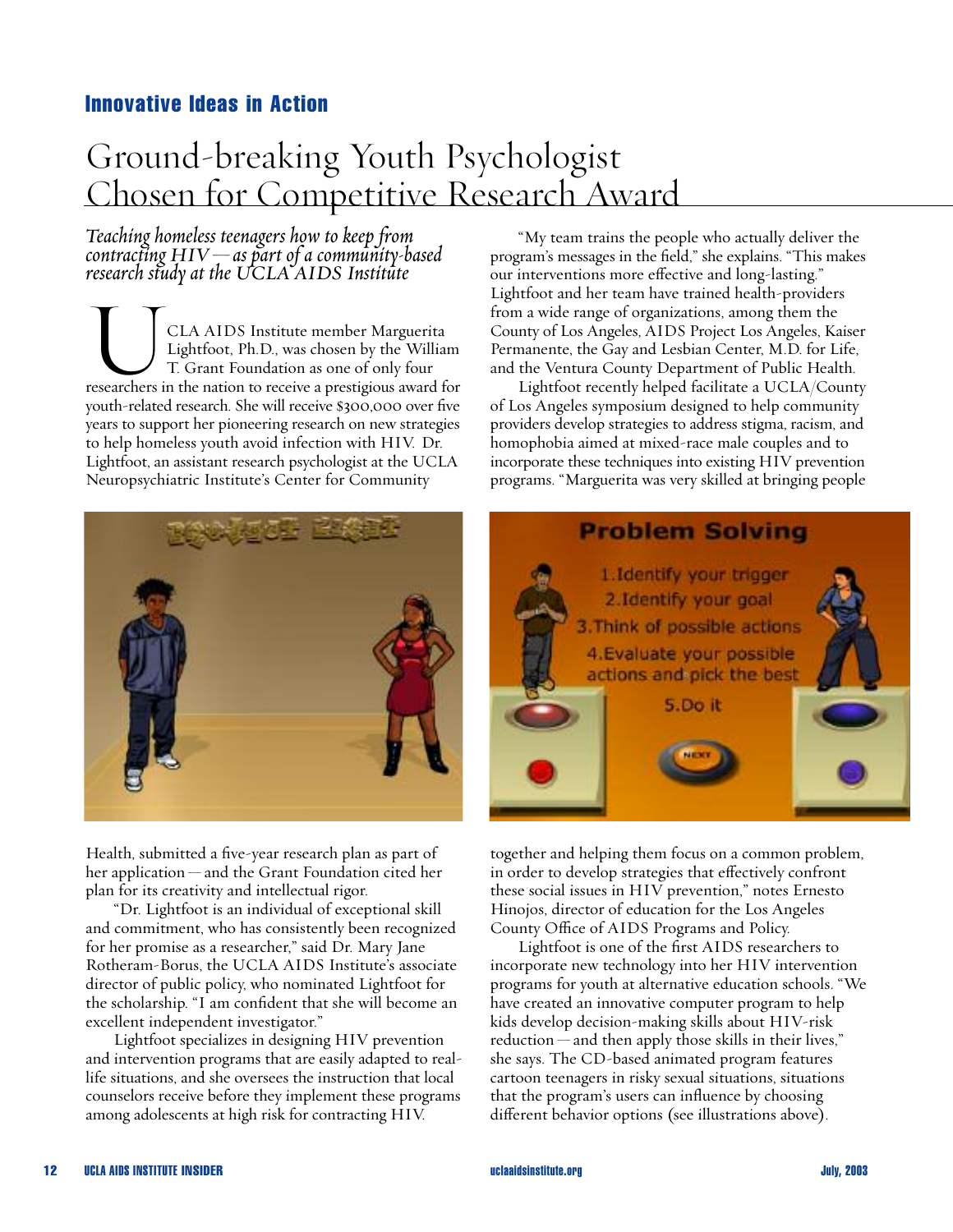"Young people are more honest with computers than with each other," Lightfoot observes. "They can remain anonymous online, and that makes it easier for them to reveal intimate details about themselves, details they would be much less likely to share in small group meetings, which is how these interventions have traditionally been done among young people."

Building on this success, Lightfoot and her colleagues have used Internet innovations in other ways. "Young people are very engaged by, and comfortable with, the concept of online chat-rooms, and it's natural for them to relate to each other via the Internet. We tap into that, because it's a more creative way to convey our messages." Indeed, she has tapped in far enough that one of her new intervention



programs, a program specifically geared to runaway teens, will include a chat-room component… and locations where these teens can log on and talk to others like them.

Lightfoot also collaborated with Rotheram-Borus on Project Talk, a study that examined the impact of a coping-skills program taught to the teenage children of HIV-positive parents. "We learned that our interventions have a long-lasting impact on these adolescents," said Lightfoot. "But a program like Project Talk is very static. It's a one-time effort — which is why our plan is to incorporate the Internet into the next version of Project Talk, to provide ongoing reinforcement of skills and continued social support. We hope this component will enhance the program's effectiveness as these kids' lives change and they confront new experiences." **King** 

**"Young people are more honest with computers than with each other. They can remain anonymous online, and that makes it easier for them to reveal intimate details about themselves, details they would be much less likely to share in small group meetings, which is how these interventions have traditionally been done."** 

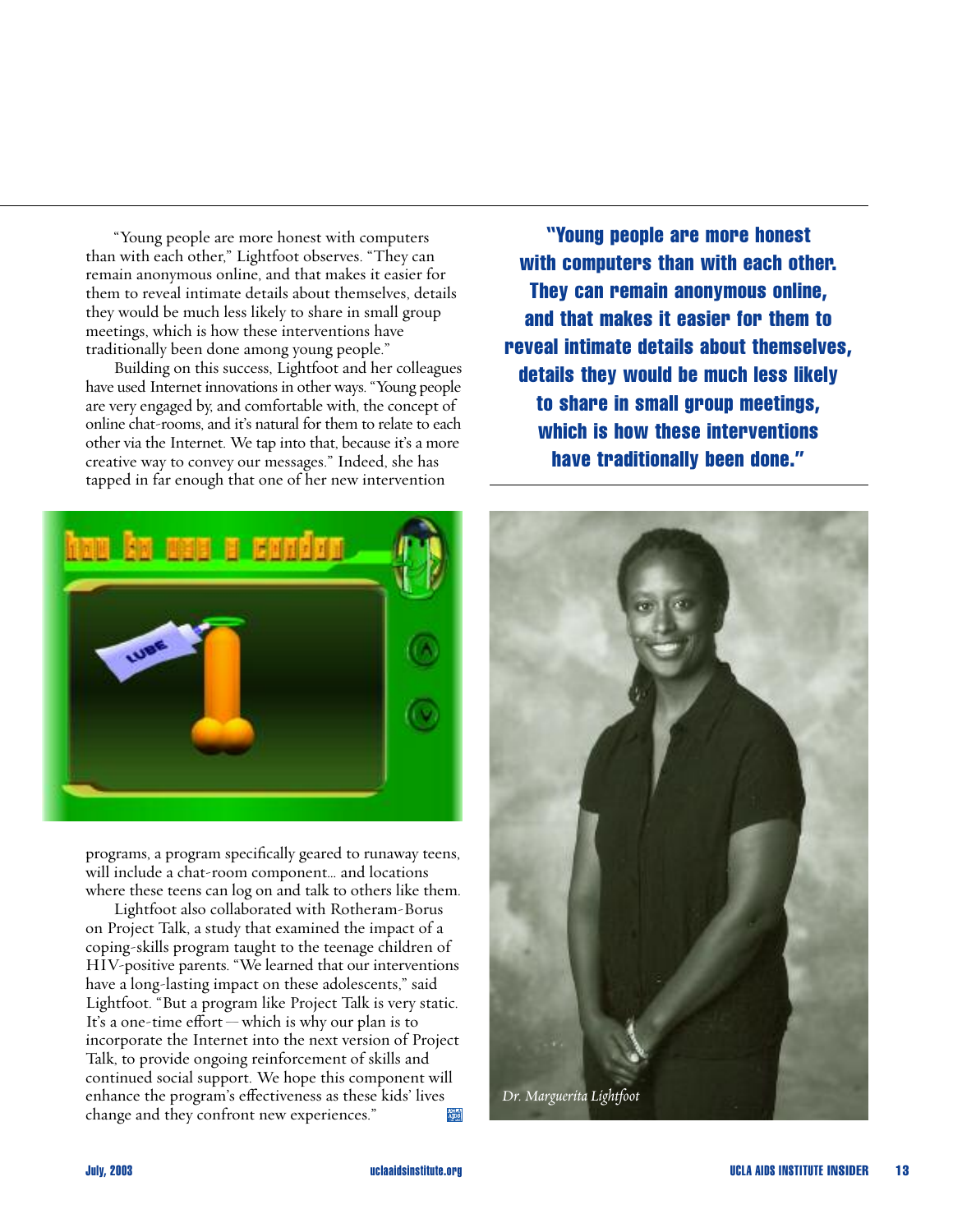# **The UCLA AIDS Institute and You**

A Los Angeles legend leaves a legacy for HIV vaccine research

*James B. Pendleton Charitable Trust underwrites institute investigators*

In the 1930s and '40s, James B. Pendleton enjoyed a reputation as one of the leading interior designers in Manhattan and Los Angeles. With a showroom on each coast, he specialized in decorating stylish homes for celebrities— and many of those movie stars became personal friends. Pendleton and his wife gave the sort of parties that are the stuff of Hollywood

lore, inviting intimates like Greta Garbo, James Stewart, Mary Pickford, Buddy Rogers, Mary Martin, and Clifton Webb to their spectacular home in Beverly Hills.

Although Pendleton's particular professional talent lay in creating dramatic settings for domestic events, his personal interests were more serious and more substantive. Among other things, he had a scholar's interest in scientific research—and that aspect of his character is reflected in a charitable trust created after his death in 1994. Through that trust the Pendleton estate has given hundreds of thousands of dollars to support groundbreaking HIV research at the UCLA AIDS Institute.

According to Donald Smith, who was one of Pendleton's good friends and has become a good friend of the UCLA AIDS Institute, James Pendleton took considerable interest in efforts to contain the HIV epidemic. "He read in the paper about people diagnosed with AIDS during the early days of the epidemic," Smith recollects, "and he was well aware of the toll AIDS was taking." Smith adds that he is sure that Pendleton would be pleased that part of his estate is being put to such good use.

Through his participation in the Los Angeles-based AIDS Research Alliance, Smith met Dr. Peter Anton, an HIV-vaccine researcher at the UCLA AIDS Institute — and, recalling Pendleton's interest in innovative science, Smith introduced the AIDS Institute to the persons who are the advisors to his charitable trust.



Since 2000, Pendleton's estate has donated more than \$700,000 to the UCLA AIDS Institute. Recently, the trust began targeting its funds to foster development of an HIV vaccine. To learn more about how you can help advance scientific research at the UCLA AIDS Institute, please contact Ken Hurd, Development  $\frac{1.01 \text{ A}}{4 \text{ m/s}}$ Director, at (310) 794-4746.

# "We lit the match and got the fire started"

*Everyday heroes Lyle and Diana Smith launch a grass-roots effort to support UCLA's HIV vaccine programs*

HIV vaccine programs<br>ast fall, Pallotta TeamWorks, a company that<br>organized bike rides to raise funds for AIDS<br>vaccine research at the UCLA AIDS Institute and organized bike rides to raise funds for AIDS others research centers, closed its doors. In the short term, there is no way for the AIDS Institute to compensate for this shortfall — which provided our researchers with seed money to test novel approaches to developing HIV vaccines. "There is no easy way to make up \$1 million per year," notes Dr. Irvin S.Y. Chen, director of the UCLA AIDS Institute. "We will need to be more aggressive than ever in our grass-roots fund-raising efforts, so that we can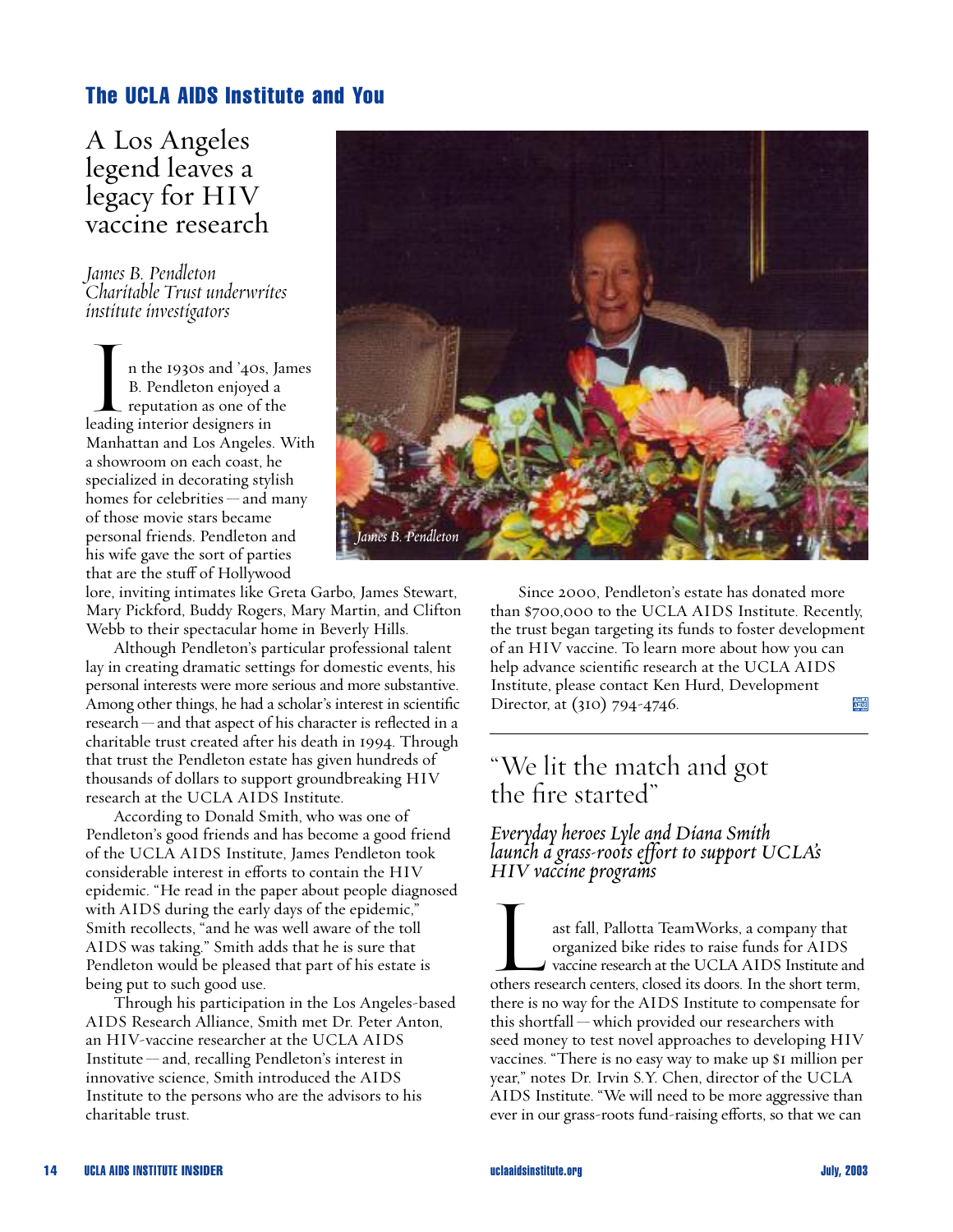# The UCLA AIDS Institute and You

Donor Honor Roll *July 2002 – June 2003*

Your support—at any level—allows the AIDS Institute to undertake cutting-edge research, purchase equipment, staff our clinic, or meet a special need or request made by one of our many patients. Your support also enables us to continue to recruit the best and brightest scientists to work with us in the fight against HIV. To make a tax-deductible donation, please use the enclosed envelope, or visit us at www.uclaaidsinstitute.org.

#### \$100,000 or More

Macy\*s Passport 2002 Pallotta TeamWorks AIDS Vaccine Events The James B. Pendleton Charitable Trust

#### \$50,000 to \$99,999

Ann B. Parsons Foundation Bristol-Myers Squibb Oncology/Immunology Chiron Corporation

#### \$25,000 to \$49,999

\* Rommell Bryant, M.D.  $\cdot$  Crew Creative Advertising -Damon Wolf Frances B. Hansen Kristine J. Hansen Dan Pallotta - Public Health Foundation Enterprises Salk Institute for Biological Studies Michael and Susanna Steinberg \* Stephen Warren, Esq. and George Harangody \* Ignacio Valdes, M.D. and Damon Wolf Video Industry AIDS Action -

Committee Inc. – Jeffrey Jenest

#### \$10,000 to \$24,999

Bristol-Myers Squibb Company \* Robert Desiderio and Judith Light For Global Progress **\*** Herb Hamsher and Jonathan Stoller Harvey Kauffman \* Garv S. Meade \* Tad R. Webster

#### \$1,000 to \$9,999

Michael J. Abare and Douglas Morse - Abbott Laboratories Maya Angelou Arch Wireless Operating Company Inc. Katherine Bicknell Boehringer Ingelheim Pharmaceuticals Inc. Rommell Bryant, M.D. CollaGenex Pharmaceuticals, Inc. Bryan D. Deeney and Wendy Sheeran Martin and Frances Deeney Robert W. Geffken, Jr. IBM International Foundation Intuit, Inc. Lee W. Young Revocable Trust Harold D. Lilly George and Tania Lysyk Dr. Ronald and Sharon Mitsuyasu Denise and Jim Myers New York Eye Surgery Associates, P.C. No. 79 Wooster Lodge A.F. and A.M. of CT. Douglas and Stephanie Pratt Robert R. McCormick Tribune Foundation Roche Laboratories, Inc. Serono Inc. The Bucciarelli Family **\*** Joseph R. Umbrino Craigie Ann Zildjian

#### \$100 TO \$999

Anonymous Jeffrey and Linda Abell Owen H. Ackerman Ad-sert Group, Inc., The Melissa Almgren AOL Time Warner Foundation David and Bonnie Aurichio Juliet and Michael Bailit Susan Baker Cynthia Baniak-Warth Nancy Barber Nancy J. Barnett

Gregory T. Barsamian Barbara M. Bartell James Edward Bartell John and Margarette Bertram Mark L. Bevan Eugenia Biglin Richard and Lynn Bisanz Rickie M. Bogle Karen Brenner Vincent J. Browne James J. Brunner Jody A. Brunner Richard and Jean Bub Anne H. Busfield Robert D. Bush Calvary Community Church Virginia and Richard Campiola Anna Cappello Carbon Technology, Inc. John Carpenter Laura and Allen Carpenter Eva Cassavoy Center for Orthopaedics Karen and Michael Cervantes Philip Cesario and Donna Nemecekt Donald and Anjali Chen Florence J. Chimento Jack C. Chow Marie and Alfred Clarke COBE Laboratories Inc. Computer Associates International Inc. Conrad N. Hilton Foundation John S. Cook Ronald Cooke Annie Covert Robert and Ann Cowan Elsie and Lyle Cripe CT Corporation System Conrad Cummings Kathleen Cummings Cushing & Company Mary T. Cuyler Dennis Smalley Builders, Inc. Russell and Antoinette DeSalvo Margaret and Richard Divver Dr. Joseph A. Lepkowski, Jr. & Associates Betty Jane Dranow Ronojoy and Sree Dutta Nora and Richard Dwyer East Frames, Inc. Clifford and Patricia Easton Jay and Christine Eller Patti Esbia David Fanger and Martin Wechsler Andrew T. Farren Kathy Fisher Joanne L. Flynn Jimmy Fogel Raymond E. Forbes George A. Fortin, Jr. Nettie and Clinton Frazier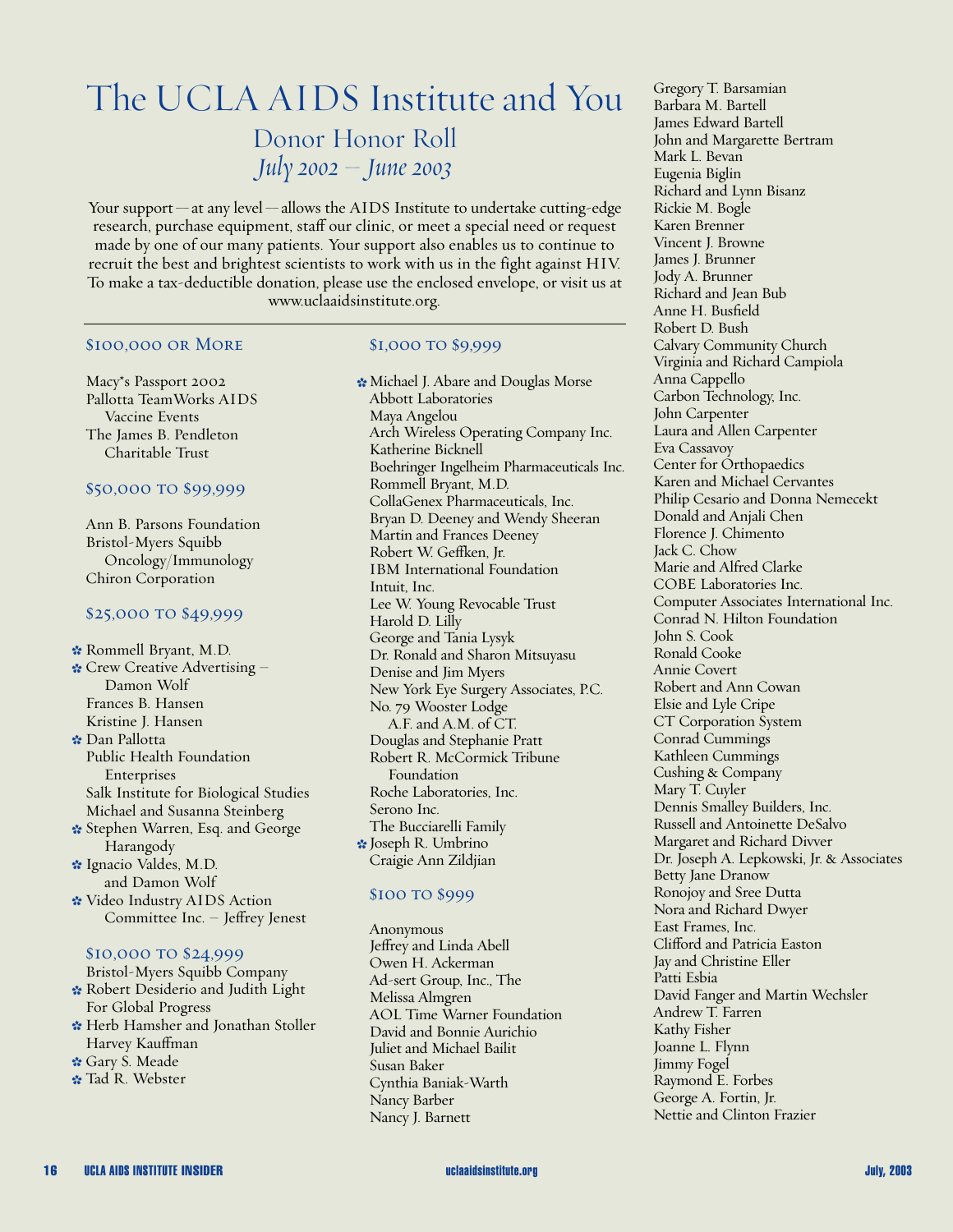Harriet Mayor Fulbright G. Gregory Inc. Ralph Gagliani Anne Claire Gallagher Gap Foundation, The Denise Gavin Nadema A. Gemmell Amy M. George Linda and Robert Gersh Graef, Anhalt, Schloemer & Associates, Inc. Constance U. Greaser Rosemary and James Hall Jennifer L. Hammond-Swichtenberg Heather G. Wells, Ltd Margaret and Scott Hessen Hill Top Food & Deli Inc. Hockomock YMCA William and Jill Hoff David and Judith Hogness Daniel Hoppe, Jr. and Kimberly Sweeney Chris Hyatt Insurance Services Office, Inc. International Imaging Materials Inc. Interstate Office Partitions, Inc. J & I Coastal, Inc. Ann Marie Jasse John S. Jennings Charlie Johnson Kate and Gordon Jones Julia A. Sobka Trust Dorothy M. Jung Peter Kamberos Jean and Kirshnamurthi Kannan Sandra K. Keedy Sue N. Kelly John J. Kenny Ann S. Kent John and Debra Kissinger Judith Knoblauch Kimberly and Lieutenant Forrest Knowlton Karen Koebbeman Marybeth Kopil Maryann Lafazia Lung C. Lau Kathryn L. Leach Andrea J. Leahy Jody and Dean Leavitt Nancy Leduc and Michael Schloss Ellen and Herbert Leff Perry J. Leiber Dianne and John Lemoine Linda Lewis Phillip J. Liederbach Carolyn Jo Lilly Ruth Lingen Lions Club of Harrison Maine, Inc. Ilene Lipsitz Christopher S. MacDonald Arif and Latifa Mardin Andrew M. Martin Mattatuck Industrial Scrap Metal, Inc.

Susan Mc Millan Kevin and Theresa McCarthy John J. McCormack McMahon of Saratoga Thoroughbreds, LLC Peter and Kathleen McNally Katherine McNeill-Harman Jane Mei Josephine Mei and Michael Clancey Ralph Merola Robert and Patricia Millar Jonathan Minton Donna and David Mollica Ellen Molnar Monique Matheson Properties, LC Betty J. Moskowitz National Carpet Brokers, Inc. Beth Ann Nesbitt David Alexander Neuman Gretchen Norqual David E. Norton Robert Norton and Lynn Candels Jonathan P. Nye, M.D. Janis D. Okerlund Renee Olsson Lisa Frazier Page Daniel A. Palmer Cynthia W. Pendleton Christopher D. Persons Vera Petrusha Mary and Charles Phillips Carolyn J. Plescia Susan and Wayne Poirier Thomas and Lilia Powell Scott Richard Quakkelaar Kenneth Read Jerry and Gretchen Redden Cheryl and Matt Reilly John C.G. Reynolds, D.D.S., P.A. Robert B. Ruston Design Group Ltd. Sheila Roberts Barbara L. Robinson Barbara and Michael Wolfe Larry Roshfeld David and Kathleen Rothenberger W.H. and Shirley Rush Salem Co-Operative Bank Thomas and Frances Savage Sophia D. Schachter Scheff & Nedvetsky, P.C. Jenny Potter Scheu Mike and Cheryl Schmoker Kurt and Jane Schultz Daniel Schuman Steve Schunk Mary Beth and Robert Schweihs SCP Commercial Printing, Inc. Searles Excavation Inc. Jane S. Seeds Maryellen Seibel Meir Shamy

Amit Sharma Clarence and Nancy Shaw Jane and John Sheeran Rachael R. Sheridan Russell G. Siner Robert and Sylvia Slater Kenneth John Small Royce and Elizabeth Snider Melissa A. Sobie Ronna Somers Steven and Jo Ellen Sommers South Bay Bruins Elizabeth Strauss Terry and RP Sullivan Steven and Barbara Surhoff Ted Carter Enterprises, Inc. Tim Maluski Agency Inc. John and Kelly Towers Trans Union, LLC Tricon Foundation, Inc. Dominic and Jessica Trotta Joan C. Tuck Ukrainian Credit Union Limited David and Laurie Vafides Venkat Venkatraman Derek J. Vohs Shirley Voss W.W. Timbers, Inc. David Wagner Laurence F. Ward Michael E. Ward Ted and Audrey Weinberg Irene Weinrot Wells Fargo Home Mortgage James and Marilyn Williams Margo and Laurence Williams Arthur D. Wisehart Wayne and Ann Wissman Charles and Martha Wolf Sandra Yanke

- *Members of the AIDS Eradication Project (AEP) make pledges payable over five years. Membership begins at \$25,000, Associate Membership at \$12,500, and Annual Membership at \$1,000. These multiyear commitments help guarantee a regular stream of unrestricted funds for innovative approaches to HIV vaccine development.*

#### For more information on

the AEP, to make a gift, to discuss naming opportunities, to arrange for a tour, or to schedule a screening of our new video, please contact Ken Hurd, AIDS Institute Development Director, at (310) 794-4746, or at khurd@support.ucla.edu.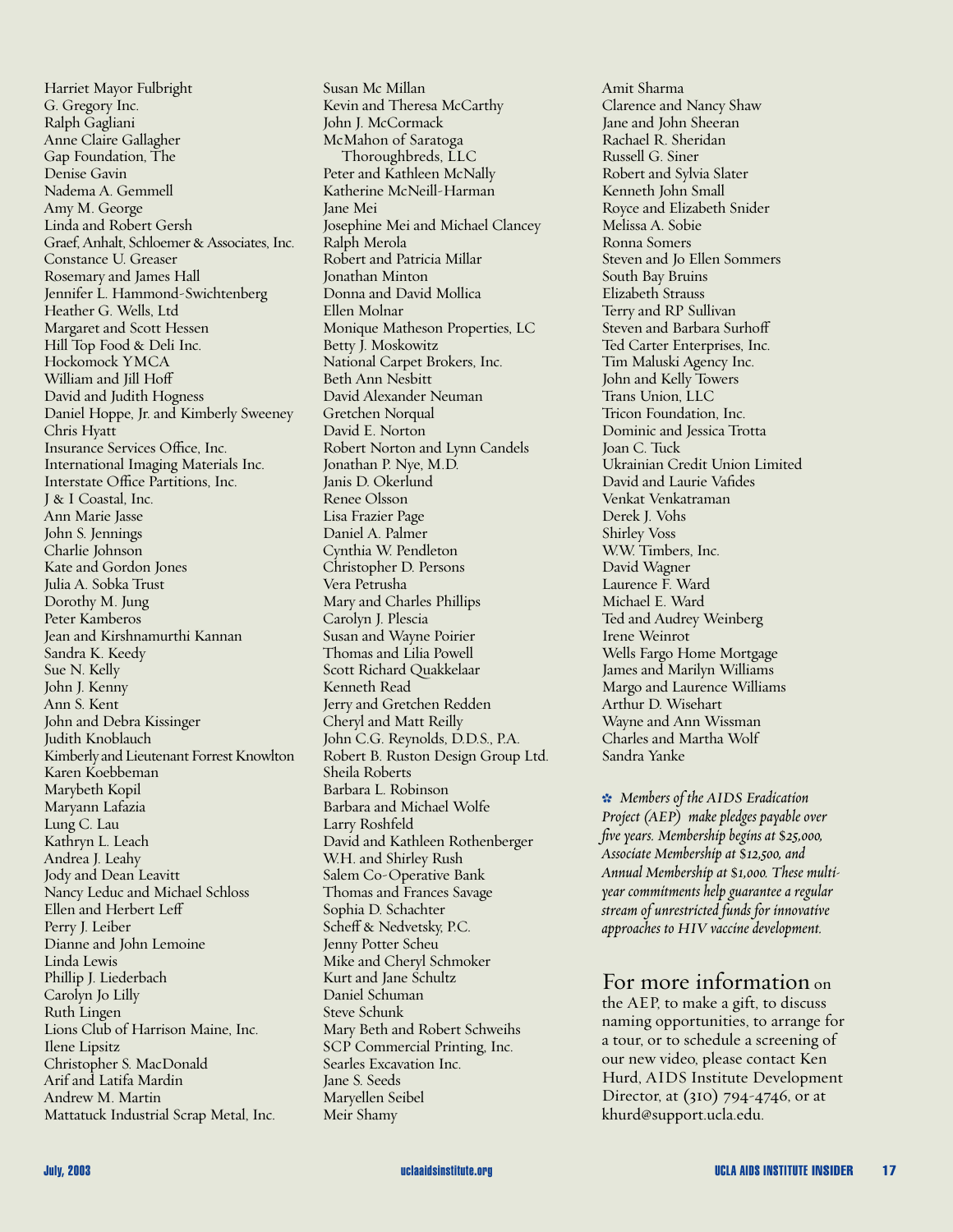continue to fund the development of candidate HIV vaccines, and we ask every person who cares about defeating AIDS to support this crucial research."

Fortunately, more than one caring individual has stepped up to meet Dr. Chen's challenge. In the case of Lyle Smith, a retired engineer, and his wife, Diana, an interior designer, the response was as simple as it was successful: they invited their friends to a champagne cocktail party to benefit the AIDS Institute. The Smiths' original plan had been to raise \$10,000 by asking their friends to sponsor them on a TeamWorks ride. But when that opportunity was denied them, the Smiths decided to scale their efforts up, not down. "We decided that raising \$10,000 through a bike ride was a worthy goal, but we wanted to do more," Lyle explains. "We made a pledge to ourselves to raise \$100,000 for AIDS vaccine research at the UCLA AIDS Institute."

"The idea that we were supporting leading-edge approaches to vaccine development, approaches that ordinarily wouldn't get funded, appealed to us," Lyle adds. Knowing the UCLA AIDS Institute's reputation for innovative vaccine research— both in the area of so-called therapeutic vaccines, which will be used to boost the immune systems of people living with HIV, and sterilizing vaccines, which will protect uninfected individuals from contracting  $HIV$ —the Smiths chose the AIDS Institute to be the sole beneficiary of their fund-raising efforts.

Diana called the AIDS Institute, seeking a speaker for the event—and learned that Dr. Judith Currier, a member of the Institute whose profile appears on pages 6-7 of this issue, could be in the Smiths' hometown of Chicago on the night of the fund-raiser. Diana also tapped her contacts in the world of interior design — and through one of her colleagues she arranged to hold the reception at a recently remodeled home in a Chicago suburb. A graphic designer, and a friend with a printing shop, donated the design and printing of the invitations. Even the champagne, food, music, and flowers were donated.

"It was a total group eΩort," she acknowledges. The collaboration was also extremely effective: almost 70 people attended the party at \$150 apiece, and the evening event raised an even \$10,000 for the AIDS Institute. The Smiths set up a not-for-profit foundation, called For Global Progress, to receive those contributions. They registered this new foundation in Illinois, and they put together a board of directors to help them meet their ultimate goal of raising \$100,000 for HIV vaccine research.

"We lit the match and got the fire started," says Lyle. That flame is still burning brightly: the Smiths are deep into plans for a second fund-raising event, scheduled for September 7th (see Calendar of Events, page 9). Edwin Bayrd, the Executive Director of the UCLA AIDS Institute, will be the featured speaker at that event. ADS

# Design Your Own Vaccine Fundraiser!

ou may be wondering how you can help the UCLA AIDS Institute continue its groundbreaking research, now that the AIDS Vaccine Rides are no longer an option. One easy way would be to transform an existing cycling tour into your own AIDS fund-raising event.

Imagine exploring the hills of Tuscany, wheeling along the back roads of the San Juan Islands, or spinning through California's wine country – all while raising money for HIV vaccine research.

Many cycling outfitters will gladly craft domestic or international itineraries that are customized to the activity level and interests of private groups. These tours will plan the routes, book all accommodations, and arrange meals at well-regarded local restaurants. They can also arrange for additional outings, such as whitewater rafting, hot-air ballooning, or shopping at the local farmers' markets.

For those who prefer a more rough-and-tumble experience, many cycling outfitters offer camping trips as well. They'll reserve the best sites at scenic campgrounds, furnish the gear, and provide guides who will cook your meals over an open campfire.

These outfitters take care of the details… so you are free to enjoy the cycling, the scenery, and the camaraderie. With every mile you ride, you can take satisfaction in knowing that you are raising funds that will directly support the UCLA AIDS Institute's innovative HIV vaccine initiatives.

UCLA does not endorse particular companies, but outfitters offering private trips are easy to find. Simply go online and conduct a search for "cycling" plus "customized vacations," "private tours," or "personalized itineraries" to produce scores of options. Happy cycling!

#### Photography Credits

Unless otherwise noted, all of the striking black-and-white photographs that appear in this issue of *Insider* were taken by noted photographer Jim McHugh, whose work appears regularly in *People Weekly* and *Architectural Digest*. To reach Mr. McHugh at his Los Angeles studio, call (323) 466-2890. Additional examples of his work are posted on his Web site, **www.jimmchugh.com**.